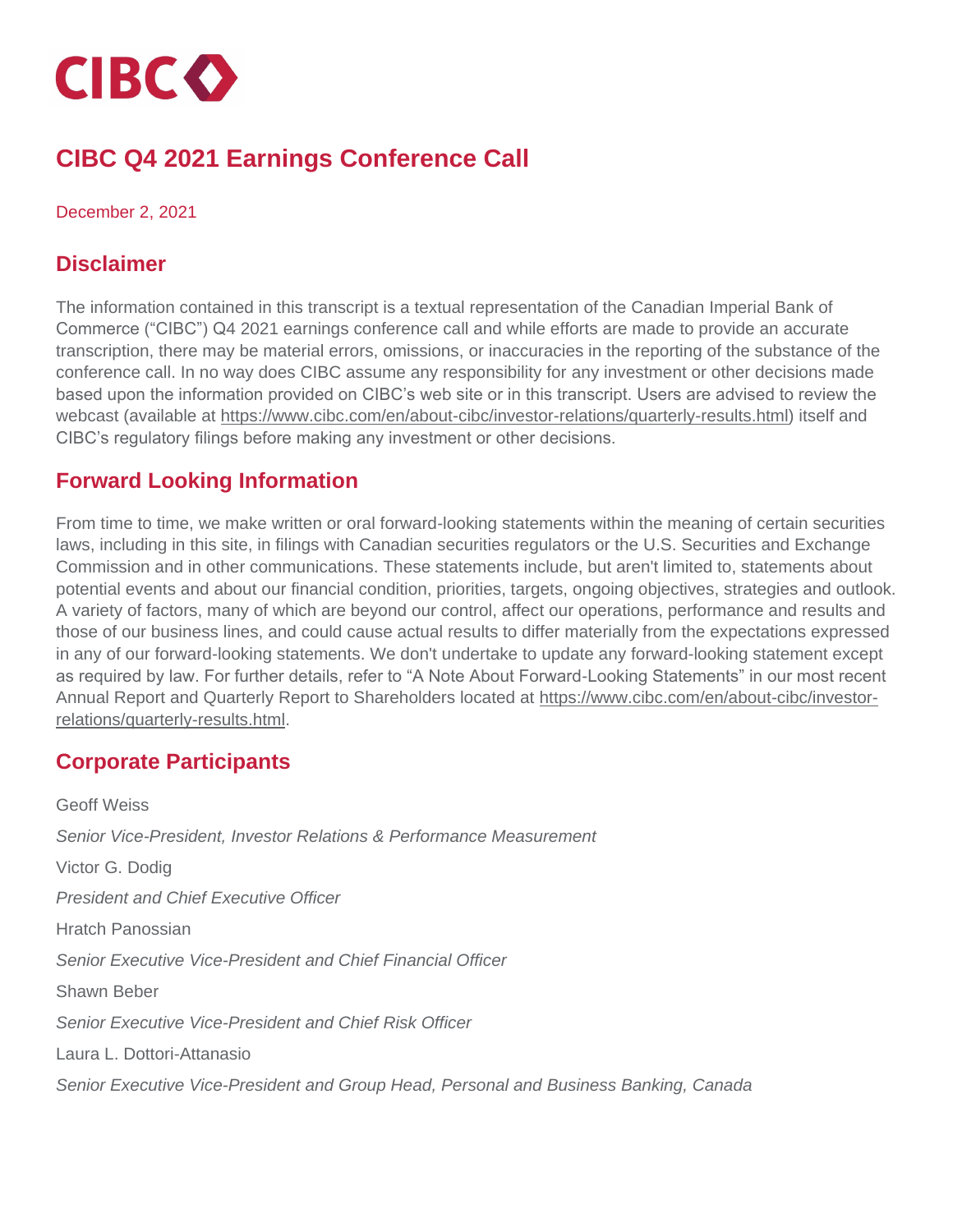Michael G. Capatides *Senior Executive Vice-President and Group Head, U.S. Region; President and Chief Executive Officer, CIBC Bank USA* Harry Kenneth Culham *Senior Executive Vice-President and Group Head, Capital Markets, Canada*  Jon Hountalas *Senior Executive Vice-President and Group Head, Commercial Banking and Wealth Management, Canada* 

## **Other Participants**

Gabriel Dechaine *Analyst, National Bank Financial, Inc.* Darko Mihelic *Analyst, RBC Capital Markets* Meny Grauman *Analyst, Scotia Capital, Inc.* Mario Mendonca *Analyst, TD Securities, Inc.* Ebrahim H. Poonawala *Analyst, BofA Securities, Inc.* Doug Young *Analyst, Desjardins Securities, Inc.* Scott Chan *Analyst, Canaccord Genuity* Nigel D'Souza *Analyst, Veritas Investment Research Corp.* Sohrab Movahedi *Analyst, BMO Capital Markets Corp. (Canada).* Lemar Persaud *Analyst, Cormark Securities*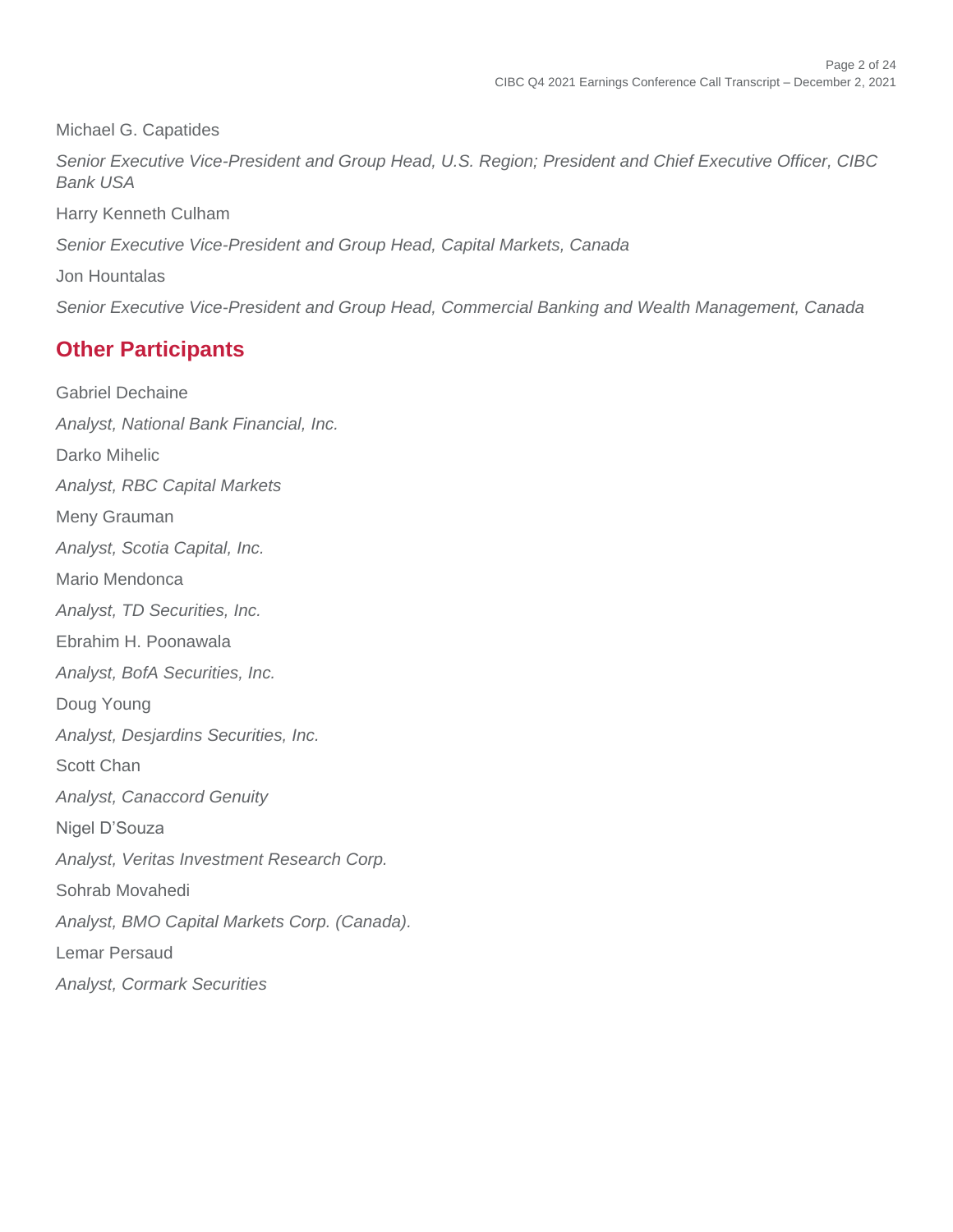## **Management Discussion Section**

#### **Operator**

Good morning and welcome to the CIBC Quarterly Financial Results Call. Please be advised that this call is being recorded.

I would now like to turn the meeting over to Mr. Geoff Weiss, Senior Vice President, Investor Relations. Please go ahead, Geoff.

#### **Geoff Weiss, Senior Vice-President, Investor Relations & Performance Measurement**

Thank you and good morning. We will begin this morning's presentation with opening remarks from Victor Dodig, our President and Chief Executive Officer; followed by Hratch Panossian, our Chief Financial Officer; and Shawn Beber, our Chief Risk Officer. Also, on the call today are a number of group heads, including Mike Capatides, US Commercial Banking and Wealth Management; Harry Culham, Capital Market; Laura Dottori-Attanasio, Canadian Personal and Business Banking; and Jon Hountalas, Canadian Commercial Banking and Wealth Management. They are all available to take questions following the prepared remarks. During the Q&A to ensure we have enough time for everyone to participate, we ask that you please limit your questions and requeue. As noted on slide 2 of our investor presentation, our comments may contain forward-looking statements, which involve assumptions and have inherent risks and uncertainties. Actual results may differ materially.

With that, I will now turn the meeting over to Victor.

### **Victor G. Dodig, President and Chief Executive Officer**

Thanks, Geoff, and good morning, everyone. Fiscal 2021 was a very good year for our bank, one in which we delivered strong financial results, and importantly, we positioned our bank well for future growth. On our call today, I want to cover three things; first, highlight certain areas where we've made strong strategic progress over the fiscal year; second, provide you with our view on the economic environment as we enter this coming fiscal year; and third, after Hratch and Shawn's review of our fourth quarter results, I'd like to share some insights into our strategic priorities going forward, that we believe will build on the strong momentum we've established, and enable further growth going forward.

Our primary strategy over the past number of years has been to build a modern, relationship-oriented bank, with a strong core franchise and a diversified earnings mix. You can see that on the slide. Our success in executing on our strategy is reflected in our earnings growth in each of our business units, improved client experience scores and further earnings diversification. In fiscal 2021, out laser focus on executing our strategic priorities delivered record results, with adjusted earnings per share of CAD 14.47, which is up 49% from 2020, an ROE of 17% and positive operating leverage. Our capital position remains strong, ending the year with a CET1 ratio of 12.4%.

These results exceeded 2021 key performance targets and our rolling five-year total shareholder return of 92% outperformed the S&P/TSX Bank Composite Index. Our strong results support the announcements this morning of our share buyback program of 10 million common shares, which is just over 2% of our outstanding and CAD 0.15 dividend increase to our common shareholders, while maintaining our dividend payout ratio target of between 40% and 50%. Our results were driven by strong top line growth across all of our businesses, supported by market share gains from client acquisitions, deepening relationships with our clients, and harnessing technology to enhance the client experience.

We successfully rejuvenated and further strengthened our Canadian consumer franchise through market share gains in our core personal product, accelerated growth in DFS, our Direct Financial Services business, and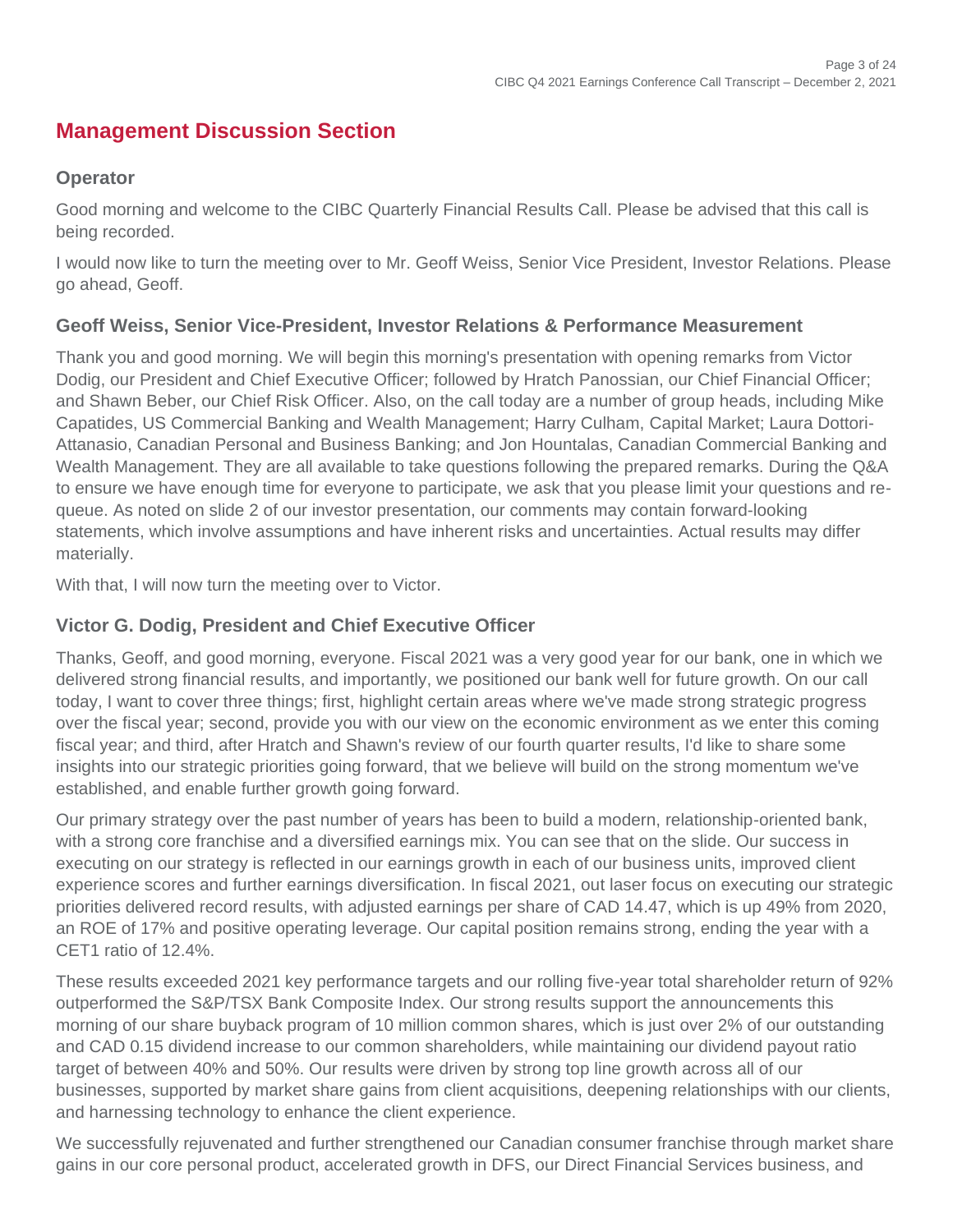record net inflows from asset management. During the year, we also returned to market level growth in our mortgage business. We also continued to invest in technology, to meet the evolving needs of our clients. The rollout of CIBC GoalPlanner to our Imperial Service clients has been instrumental in driving deeper client relationships and a better client experience. And in our DFS business, we expanded our product offerings and our capabilities for our digital savvy clients who prefer a self-directed experience. And these investments resulted in double-digit revenue growth.

Overall, the significant progress we've made in providing a modern experience for our clients is reflected in our best client experience scores on record, and over a decade of having the leading mobile banking app in Canada based on third-party surveys. During the year, we continued to build on our areas of strength. In commercial banking, as global economic activity accelerated in 2021, so did the pace of loan growth in our commercial portfolios. Market share gains were attributable not only to existing clients, but also to new relationships that we've established. As well, third class border referrals between our Canadian and US business for clients seeking seamless North American access remains strong.

In wealth management, robust funds flow and asset management and our brokerage business were supported by award-winning advisory teams. And the new ranking by the Globe and Mail and Zacks Research, 35 of CIBC Wood Gundy advisors were named among Canada's top wealth advisors, by far the largest number among participating Canadian peers. Our Capital Markets business continued to deliver strong results with the number two ranking in both debt and equity underwriting in 2021. And importantly, our business is uniquely structured in Capital Markets to leverage the strong connectivity we have across our bank, driving revenue growth of 27% in this area. This is a big differentiator for us.

Throughout fiscal 2021, we continued to seek opportunities to further strengthen our competitive position and to invest for future growth. Our announcement in the fourth quarter to become the exclusive issuer of Costco Mastercards in Canada and to acquire the existing portfolio is a clear example of this. In addition to diversifying our credit card book, the Costco partnership provides us the opportunity to bring this valued client-base deeper into our banks suite of offering. The Costco client base is highly aligned with our retail affluent strategy and their growing membership will make us a strategically important investment in the coming years.

Building on CIBC's strong history of ESG across our bank, we have released a refocused strategy that includes three key pillars. The first is accelerating climate action, which was released in August, along with our net-zero ambition. The second is creating access to opportunities for underserved and underrepresented communities to enable social and economic inclusion, and to help them realize their ambitions. And the third is building integrity and trust to safeguard data, ensure we act responsibly, promote accountability and enhance client experience by leveraging technology and empowering our people. We're activating our resources to create positive change for our CIBC team, our clients, our communities and our planet, contributing to a more secure, equitable and sustainable future.

Now, let me turn to our economic outlook for 2022. In Canada, our economist are forecasting domestic GDP growth of 4%, and unemployment is expected to average near 6%. In the United States, real GDP is expected to grow by 4.2%, while unemployment is expected to average in the 4% range. On both sides of the border, interest rates are expected to rise by 50 basis points in the latter half of the calendar year. And speaking with our clients, the recent inflation pressure is largely driven by both labor-related and non-labor-related factors. Supply side disruptions that drove pricing increases are expected to abate over time. However, wage inflation may persist until these labor shortages are resolved.

For our business, the most important takeaway is that we're well-positioned. Thanks to our strong capital position and, importantly, the depth of our client relationships, we will continue to pursue and we will deliver against our growth ambitions in the year ahead. And before I pass the call on to Hratch and Shawn to review our fourth quarter results, I wanted to also acknowledge the recent extreme weather conditions that devastated parts of British Columbia. Our thoughts are with those who have been displaced, and we'll continue to support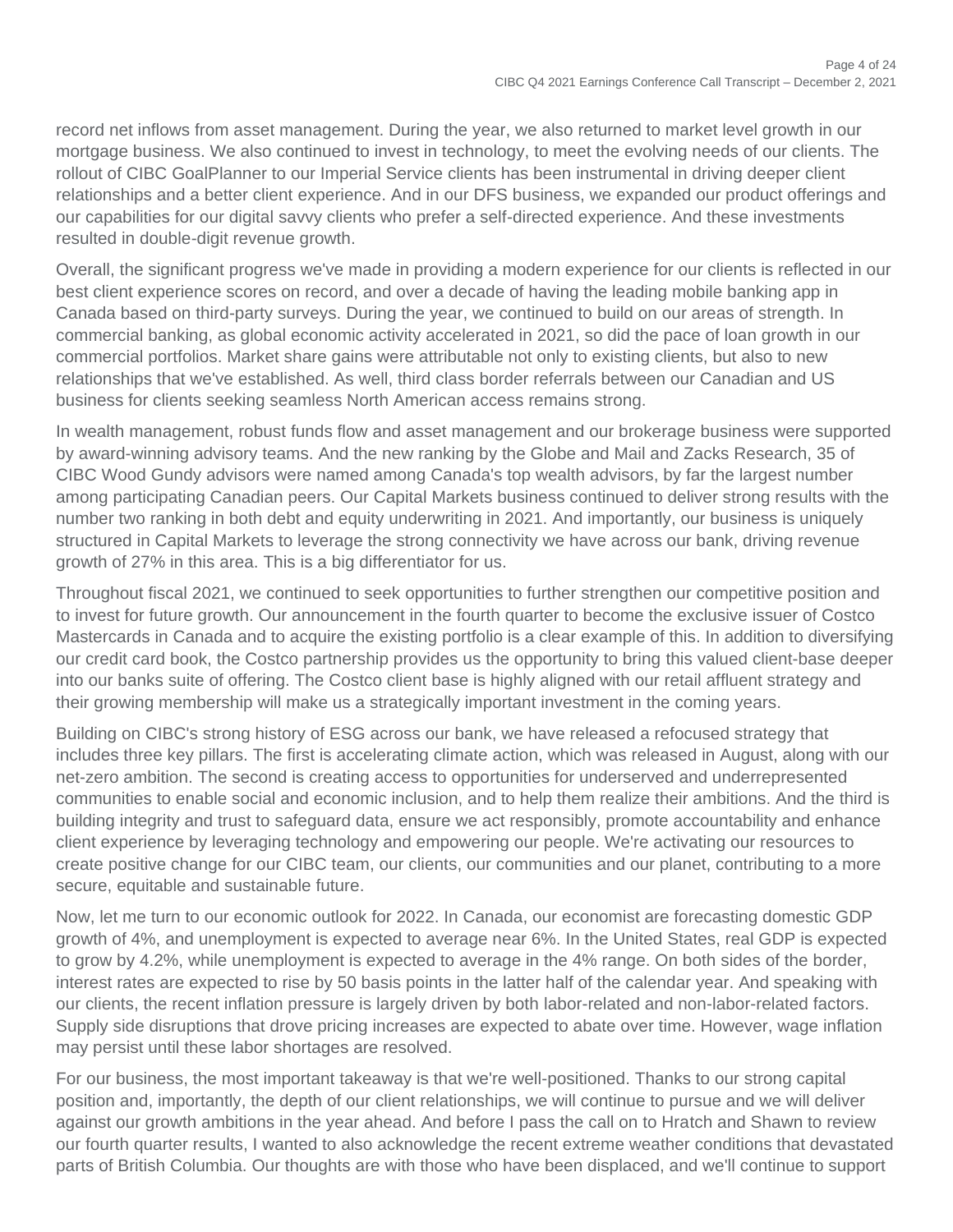our affected clients, colleagues and their families as they work through these difficult circumstances. Our thoughts are with you.

And with that, I'm going to turn the call over to Hratch for a financial review.

#### **Hratch Panossian, Senior Executive Vice-President and Chief Financial Officer**

Thank you, Victor, and good morning, all. I'll begin my remarks with a review of our fourth quarter results on slide 13 before covering highlights of fiscal 2021 and providing some color on our expectations for 2022. Capping off the successful 2021, our fourth quarter results reflect strong performance across our diversified client franchise with solid top-line growth in all of our business units contributing to record revenues. Combined with strong credit performance, this allowed our bank to generate robust earnings growth over the prior year and maintain the resilience of our balance sheet. Reported earnings per share of CAD 3.07 for the quarter included a number of items of note detailed in the appendix of our presentation. Excluding these items, adjusted earnings per share was CAD 3.37.

The balance of my presentation would refer to adjusted results starting with slide 14. Adjusted net income of CAD 1.6 billion for the quarter was up 23% from the prior year, while ROE of 14.7% improved by 120 basis points over the same period. Pre-provision, pre-tax earnings of CAD 2.1 billion was up 6% from a year ago, or 8%, excluding the impact of currency translation, as record revenue more than offset the increase in strategic investments across our business. Revenue of CAD 5.1 billion was up 10% year-over-year, driven most notably by solid momentum across our wealth management and P&C banking businesses benefiting from broad based volume growth, as well as higher market and transaction related fees. Expenses were up 13% from the prior year, largely due to performance based compensation and the increase in business and enterprise investments we had previously communicated.

Slide 15 highlights the drivers of our continued improvements in net interest income. Excluding trading, NII was up 8% from last year, helped by double-digit growth in client business on both sides of the balance sheet. We anticipate continued improvement in non-trading NII supported by volume growth and the stabilizing impact of a more constructive interest rate environment on our margins. Total Bank NIM was largely stable this quarter, down 2 basis points sequentially. Canadian personal and commercial banking NIMs declined 2 basis points for the prior quarter, as tailwinds from continued deposit growth were more than offset by the impact of lower interest rates and the change in asset mix due to robust mortgage growth.

Going forward, we expect P&C NIMs to stabilize on the back of an improving rate environment and the resumption of growth in higher margin unsecured lending and credit cards products. South of the border, NIM in the US segment was down 1 basis point relative to last quarter, as modest margin compression from lower rates and moderating prepayment activity was partly offset by ongoing deposit growth. We continue to expect to benefit from loan prepayment activities to subside over the next few quarters, causing margins in this business to stabilize.

Turning to slide 16. Non-interest income of CAD 2.1 billion was up 15% from the prior year, driven by continued growth in transactional and market-related fees, despite modest normalization in trading revenues. Deposit and payment fees, card fees and credit fees all trended higher, reflecting the benefit of increased transactional activity by our clients. Market-related fees and wealth management continued to benefit both market appreciation and record client flows. On a combined basis, mutual fund and investment managements and custodial fees were up 20% from the prior year. Client activity also continued to be robust in investment banking, contributing to another quarter of solid underwriting and advisory revenues, up 47% over the same quarter last year. We expect these factors in aggregate to continue contributing to fee income growth.

Turning to slide 17, expenses were up 13% with higher performance-based compensation being a significant driver. Excluding this, expenses were up 7% driven by increased investment against strategic initiatives, as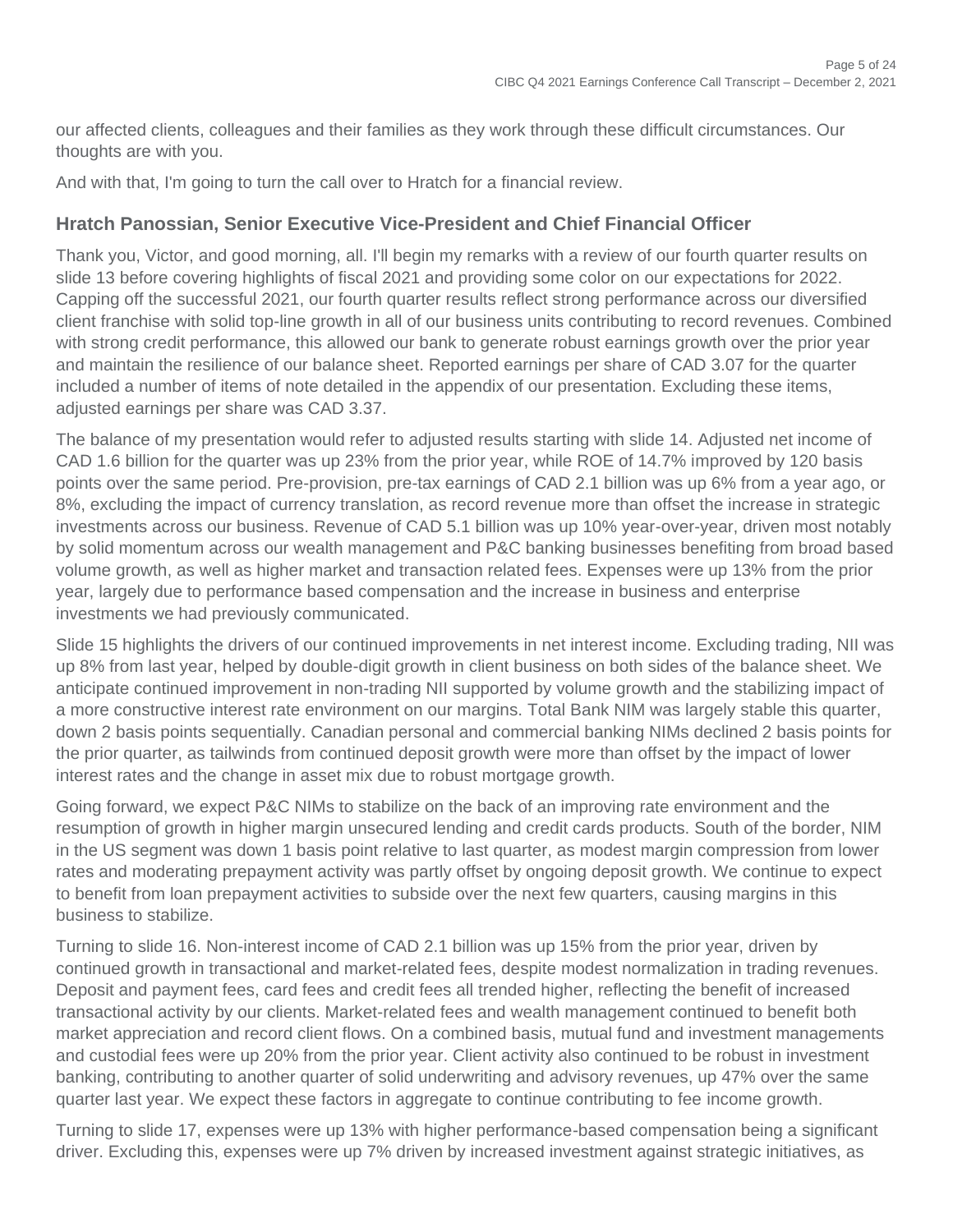well as infrastructure enhancements and business growth. Looking ahead, our approach to investments and operating leverage remains unchanged. In fiscal 2022, we intend to build on our recent top line momentum through continued investments in our business to drive market leading growth, while generating further efficiency improvements to manage net expense growth and operating leverage. Our medium-term goal continues to be to deliver positive operating leverage through continued growth.

Turning to slide 18, our balance sheet remains strong. We ended the quarter with a CET1 ratio of 12.4% as strong internal cash flow generation was partially offset by higher RWAs from organic credit growth, net of asset quality improvements and lower market risk. Going forward, we expect to drive a modest decline in our CET1 ratio as we plan to prioritize accelerated capital deployment towards organic growth plans, take on the Costco credit card portfolio and return more capital to shareholder. Average LCR for the quarter was 127%, and we expect to continue operating at these strong, but normalized liquidity levels going forward.

Starting on slide 19, we highlight our strategic business unit results, all of which were strong momentum in this quarter. Net income in Personal and Business Banking was CAD 606 million, up 3% from the year ago, reflecting our progress in strengthening our consumer franchise, pre-provision, pre-tax earnings of CAD 988 million were up 7% from the prior year. Revenue of CAD 2.1 billion was up 7% over the year and increased 4% sequentially, largely due to broad-based volume growth and strong fee generating client activity. Expenses of CAD 1.1 billion were up 6% from the same quarter last year as we continue to invest in our franchise to sustain the momentum generated over the past few years.

Moving on to slide 20, net income in Canadian Commercial Banking and Wealth Management was CAD 442 million. Pre-provision, pre-tax earnings of CAD 594 million were up 21% from a year ago. Commercial banking revenue was up 20% over last year, largely due to a robust client activity, driving growth in both borrowing and deposits. Wealth management revenue was up 21% from the prior year, primarily driven by higher fee-based assets and commissions benefiting from market appreciation and increased client activity.

Slide 21 shows US Commercial Banking and Wealth Management results in US dollars where we delivered net income of \$214 million. Pre-provision, pre-tax earnings of \$226 million were up 12% from the prior year as continued growth in strategic clients drove increased lending, deposits and AUM. Excluding PPP forgiveness, average loan growth was 7%, driven by new and existing client needs. In our wealth business, solid AUM growth of 36% benefited from strong client flows and market appreciation. Increased expenses were driven by ongoing investment in our US franchise to sustain our growth and support increasing regulatory requirements as our business continues to scale.

Slide 22 speaks to our well-diversified Capital Markets business. Net income of CAD 378 million compared with CAD 310 million in the prior year, and pre-provision pre-tax earnings of CAD 484 million were up 2% from last year. Revenue of CAD 1 billion were up 8% over the year, driven by strong corporate investment banking activity and growth in Direct Financial Services partially offset by normalization in trading revenues. Expenses of CAD 528 million were up 15% compared to last year, driven by performance-related compensation as well as continued frontline and infrastructure investments to support our future growth.

Slide 23 reflects on the results of Corporate and Other business unit. Net loss of CAD 121 million in the quarter compared to a net loss of CAD 110 million in the same quarter last year. Revenue was in line with the prior year as improvements in treasury and CIBC FirstCaribbean offset headwinds from currency translation and other corporate revenues. As highlighted in the past, expenses in this segment are impacted by enterprise investment which increased this quarter as anticipated due to previously mentioned strategic investments.

Slide 24 highlights our full-year financial results. Throughout 2021, our team executed with purpose against our focused priorities allowing us to meet or exceed our strategic goals and financial targets for the year, while building client momentum and organizational capabilities that will fuel our continued growth going forward. As Victor mentioned in his opening remarks, we achieved all of our strategic objectives this year. We strengthened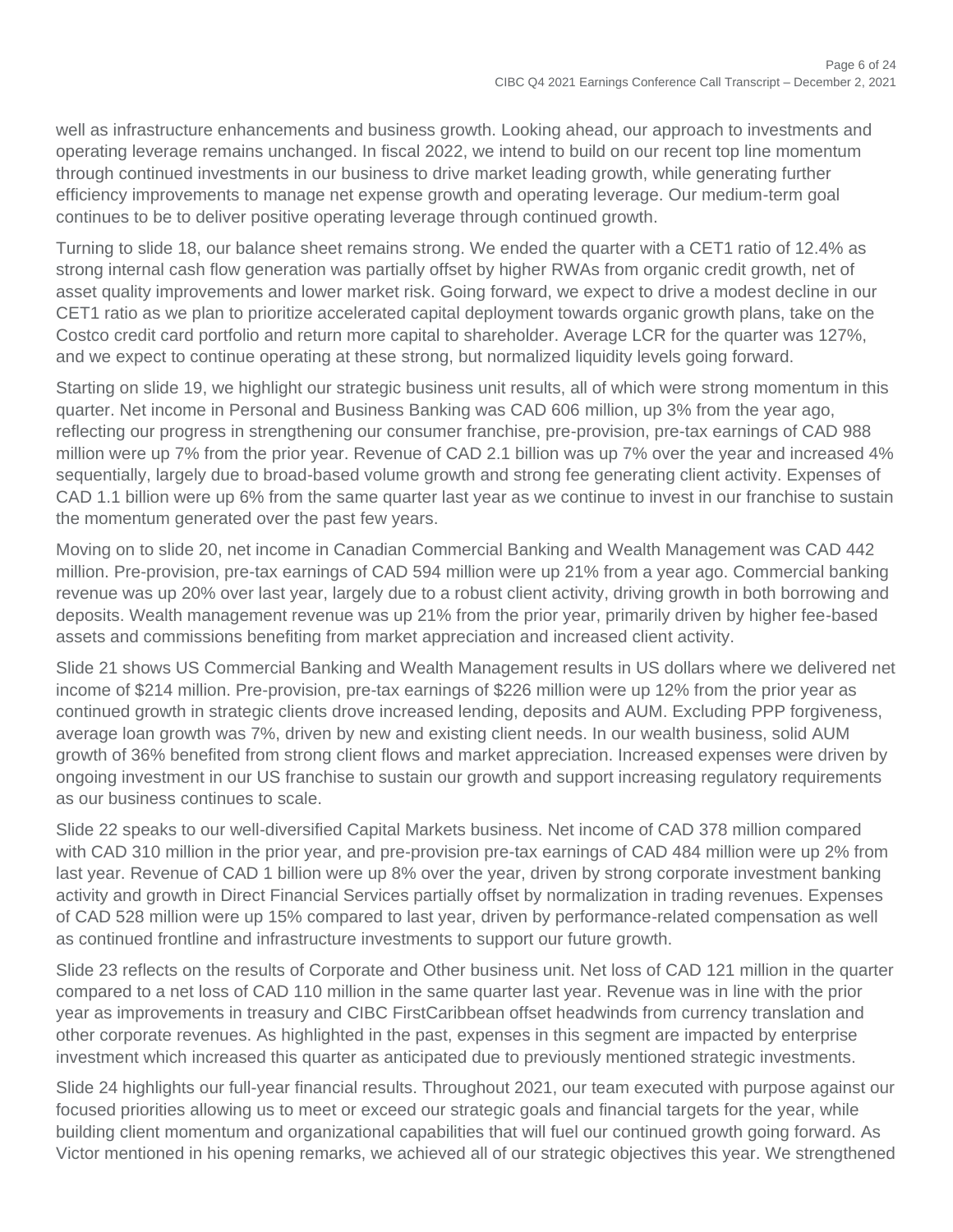our Canadian consumer franchise and now have strong momentum to continue gaining share across all of our personal and commercial banking businesses.

Our continued focus on expanding and deepening high value client relationships resulted in record client flows contributing to 24% growth in AUM across our global wealth management business. And our differentiated Capital Markets business delivered 13% growth in pre-tax, pre-provision earnings, supported by the connectivity across our bank and growth initiatives, including US expansion in DFS. This progress allows us to deliver on the financial guidance we provided coming into the year. Pre-provision, pre-tax earnings growth of 8% or 10% excluding the impact of currency translation exceeded our target for the year, supported by growth in each of our business units. ROE exceeded 16% and was robust in all of our businesses, including 11% in our US segment, the highest since our acquisition of PrivateBank.

And we delivered positive operating leverage by containing expense growth to 2%, excluding performancebased compensation, despite significant increased investment for future growth. All in all, it was a record year with strong performance from all of our businesses. Heading into 2022, we're confident we can build on this momentum across our business to deliver strong results relative to the industry through continued top line growth. We expect continued market share gains in our P&C banking businesses, helping drive robust growth in net interest income. In parallel, we anticipate robust growth in fee revenues driven by our focus on wealth management, our diversified Capital Markets business and increasing client transaction activity.

In the context of this constructive top line outlook, we intend to continue investing to further strengthen our bank's capabilities and drive growth. While we may have periods of negative operating leverage earlier in the year, we will target positive operating leverage across our business through the course of next year and have opportunities to adjust our pace of investments in response to the environment as required. Subject to the economic outlook described in our annual report, we anticipate our efforts will generate pre-provision, pre-tax earnings growth within our target 5% to 10% range next year. While we will prioritize capital deployment towards this organic growth, our strong capital position also provides us the capacity to return capital to shareholders at a higher level over the course of next year. We are very pleased with our team's achievements in 2021 and look forward to another successful year.

I'll now turn the call over to Shawn.

### **Shawn Beber, Senior Executive Vice-President and Chief Risk Officer**

Thanks, Hratch, and good morning. Throughout fiscal 2021, we saw significant progress in the economic reopening, supported by vaccine campaigns and lifting of the more restrictive public health measures that had been in place at various stages during the pandemic. While some of the goods industry sectors experienced supply chain disruptions that continue today, service sector activity has partially recovered, supported by job growth, higher savings from fiscal measures in 2020 and low interest rates. Both business and consumer credit quality also showed improvement over the year. We've had a strong fourth quarter and fiscal 2021 and as we enter a new fiscal year, we remain comfortable with our risk levels and are well-positioned to continue to support our clients and for portfolio growth.

Turning to slide 27, in Q4, the provision for credit losses was CAD 78 million, compared with a provision reversal of CAD 99 million last quarter. Provision on impaired loans remained near historic lows at CAD 112 million in Q4. In Canadian Personal and Business Banking, the impaired provision remained low and stable quarter-over-quarter. In Canadian commercial and capital market, impaired provisions were up slightly quarterover-quarter as Q3 benefited from a few reversals. Partially offsetting these increases, our US Commercial and CIBC FirstCaribbean experienced lower impaired provisions this quarter. We had a provision reversal of CAD 34 million in Q4 in our performing portfolio, primarily driven by favorable portfolio credit migration, partially offset by an unfavorable change in forward-looking indicators and an unfavorable impact due to normal course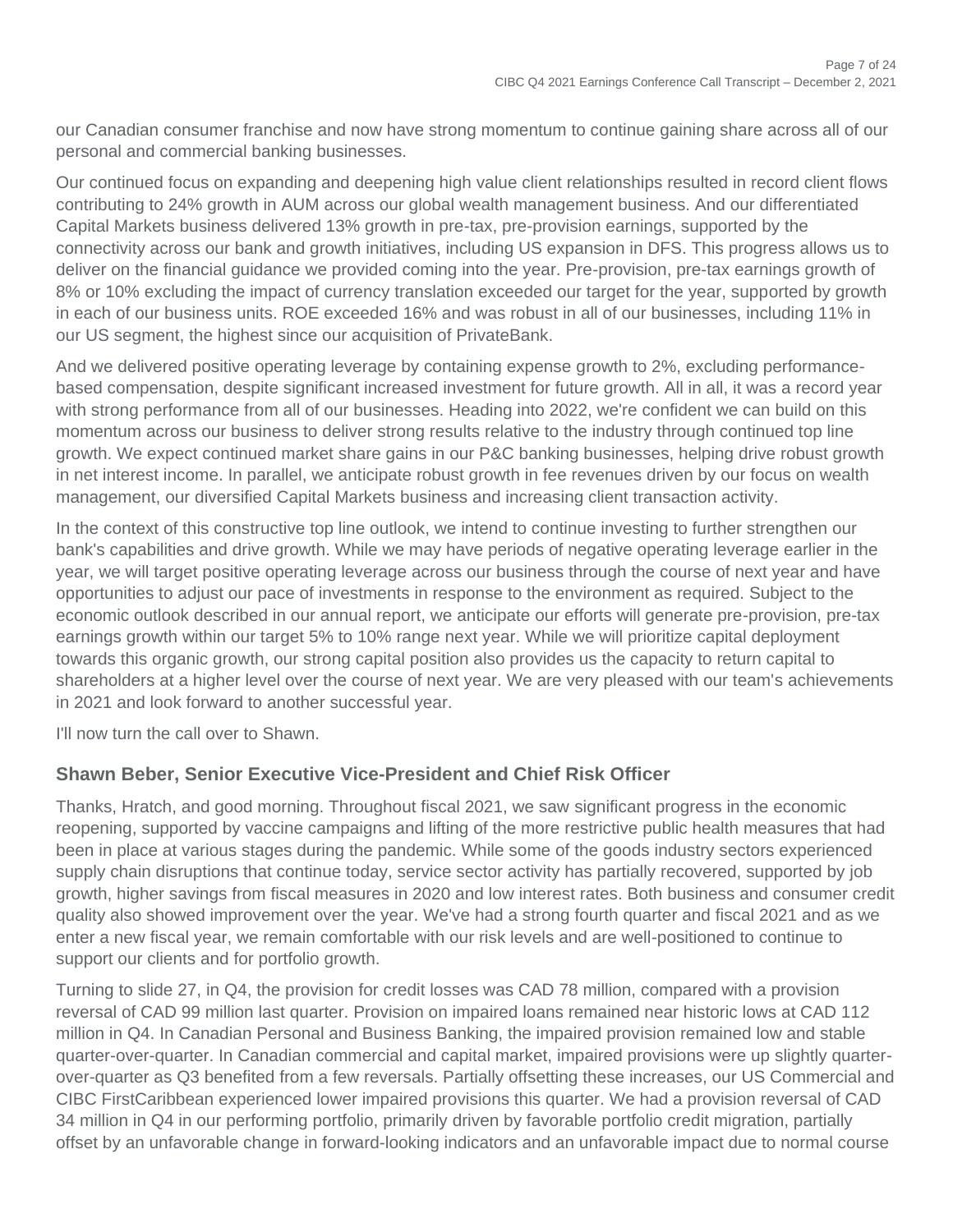model parameter updates in retail. Overall, we've had another strong quarter for credit performance, reflecting the resilience of our portfolio and improving economic conditions.

Slide 28 details our allowance coverage by line of business. As mentioned earlier, we had a reversal in performing provision and a low level of impaired loan losses. These two factors overall resulted in a lower allowance level in the quarter. We feel comfortable with the current level of coverage reflecting the performing provision build we recognized following the onset of the pandemic, the continued uncertainty with respect to the speed and consistency of the economic recovery, as well as model parameter updates that we've implemented over the past several quarters.

Turning to slide 29, we've provided our credit portfolio mix, which remains consistent with previous quarters both well diversified and with strong overall credit quality. Our total loan balances were CAD 463 billion, over half of which are mortgages. The average loan-to-value of uninsured mortgages originated in the quarter was 66%, and the average loan-to-value for our uninsured mortgage portfolio overall remains low at 49%. The business and government portion of the portfolio has an average risk rating equivalent to a BBB and continues to perform well.

On slide 30, we've provided an overview of our gross impaired loans. Overall, gross impaired balances continued to improve in Q4, and notwithstanding a slight increase in new formations in the quarter compared with Q3, both the gross impaired loan ratio and our new formations are still lower than our pre-COVID run rate. Slide 31 details the net write-off and 90-plus day delinquency rates of our Canadian consumer portfolio. Delinquencies and write-offs in our retail portfolios continued to trend lower in Q4 driven by our clients' higher saving and payment behavior, our client engagement activities and government support. We don't expect this very low level of delinquencies and write-offs to repeat in fiscal 2022. As the benefits of government support begin to wind down, the economy further reopens, and our clients' liquidity starts to normalize, retail delinquencies and write-offs are likely to revert towards more historic levels.

In closing, we've had a strong fiscal 2021 despite the effects of the ongoing pandemic and related impacts to the economy and our businesses over the past year. Our base case expectation remains for a continued economic recovery in fiscal 2022. While we expect the path to full recovery, we'll continue to be impacted by some of the same headwinds we've experienced in 2021, including disruptions in supply chains, labor availability and inflationary pressures. We expect those headwinds to abate over time with increased global distribution of vaccines helping relieve supply chain disruptions and allowing for more targeted health measures as opposed to broader economic closures. Based on our current economic outlook, we expect that our impaired loss rate will trend closer to the low to mid-20 basis-point range over the course of the year as credit reverts to more historic patterns. We're mindful of emerging variants of concern that it could affect this outlook, and we'll continue to monitor developments closely.

I'll now turn the call back to Victor.

### **Victor G. Dodig, President and Chief Executive Officer**

Thanks, Shawn. So as we wrap up a successful 2021, I'd like to share our thoughts on CIBC's strategic focus for 2022 and beyond. As we assess our position today, we believe we're a bank built for growth. Our newly launched branding introduced in September is not a promise of something we're trying to be, it's a statement of the bank that we've worked hard to become. Our evolution as a bank is also evident in our financial performance. And our new headquarters, CIBC Square is going to be the hub for innovation, inspiration and continued value creation. And we look forward to continuing to welcome back our colleagues here in short order.

The foundation we built has positioned us well and allowed us to navigate through challenges and disruptions to emerge as a winner. Going forward, our first priority is to continue to elevate the customer experience in an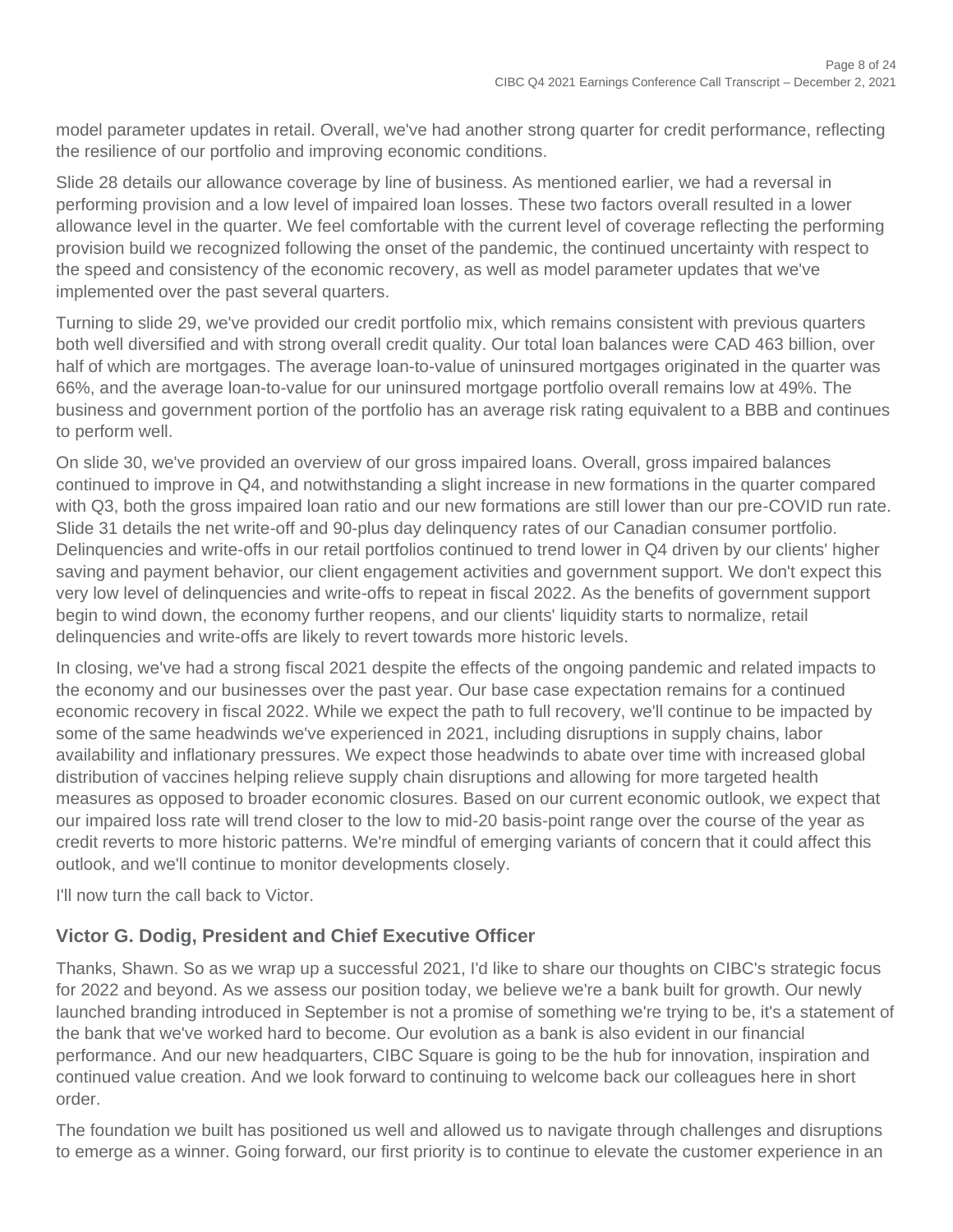increasingly digital world across all of their interactions with our bank; by one, simplifying processes and creating seamless and end-to-end client experiences; two, providing technology enabled advice solutions for our clients; and three, creating more personalized client experiences and strengthening client-facing services. For our CIBC teams, we're investing in leading technologies to make it easier to deliver on our brand promise and build lasting relationships with our clients.

Our second priority is to focus on higher growth, high touch client segments where relationships really matter; by one, prioritizing our affluent and high net worth consumer offerings; two, focusing on advice-led corporate relationships where we can offer specialized expertise; and three, scaling our commercial and wealth platform that is aligned to the fast growing private economy. We will leverage our differentiated business model with strong cross bank connectivity, again, a competitive advantage for our bank, to meet the complex needs of our clients on both sides of the border and capitalize on their growth opportunities. And our third priority is to invest in our future differentiators within faster growing market segments, and these would be Direct Financial Services, our Innovation Banking unit, and our energy transition and sustainability franchise where we have unique assets, competitive advantages and significant opportunities to build on leadership positions and grow our business and grow our client relationships.

In closing, we have engineered our organic growth plan to be flexible, so that we can adjust to the economic reality of the day. In an environment that's robust and constructive, with strong GDP growth on both sides of the border, we will continue to invest at a more elevated level. We are a bank built for growth, and we are a bank on the ascent. We have a balanced strategy to compete on all fronts and the right resources in place to grow. We are confident in our abilities to earn business, to attract talent and to deliver for our shareholders.

With that, I'd like to open the call up for questions and pass it on to the operator.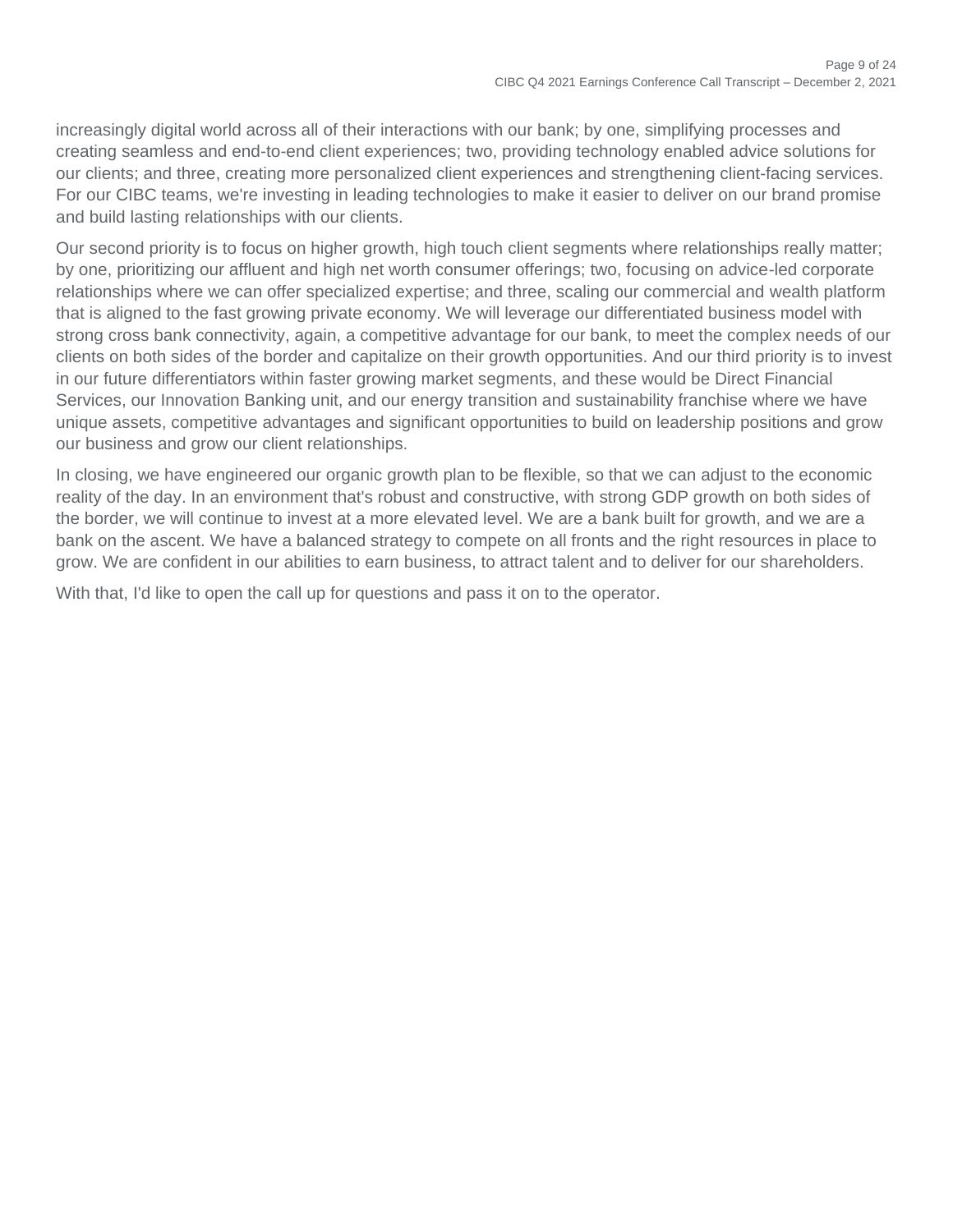## **Question and Answer Section**

### **Gabriel Dechaine, Analyst, National Bank Financial, Inc.**

Hi. Good morning. Morning and thanks for taking the question. First is a bit of a housekeeping one for Shawn. Stage 2 classification is a higher risk performing loan category, up 25%. You mentioned model parameter updates, is that the main driver there, not negative migration? And if that's the case, can you give me some broad strokes on, maybe, what, sort of, assumption changes you made?

#### **Shawn Beber, Senior Executive Vice-President and Chief Risk Officer**

Yeah. Thanks for the question, Gabriel. So you're absolutely right, it's the model parameter updates that have driven the lion's share of the shift from stage 1 to stage 2. So this is part of our normal course review of our models. We are continuously updating them as part of annual review cycles. And so we are looking at a variety of different underlying drivers and items like delinquencies, utilization rates, et cetera, and that's long time series data that goes into those models. So this isn't a reflection of a particular view on credit deterioration or a function of the models and then the impact that IFRS 9 has in terms of when we make those types of changes. So from an outlook perspective, we still feel very good. And as I said in my opening remarks, from an impaired loss perspective, we're looking at sort of low to mid-20s as the economy reopens and activity normalizes.

#### **Gabriel Dechaine, Analyst, National Bank Financial, Inc.**

Great. Thanks. And Hratch, the expense, operating leverage commentary you made, continued investments in the business in 2022. It sounds like we're going to keep going with elevated expense growth perhaps. Mediumterm objective of positive operating leverage, does that mean next year we might not have that outcome? It sounds like maybe first half will be a little bit soft, second half you'll get back into positive territory. And if you can clarify like what you're targeting for absolute expense growth, is it mid single-digits. Is it 6 this year on an adjusted basis, but two-thirds I guess from variable comp? Maybe clarify a few of those points if you can. Thanks.

### **Hratch Panossian, Senior Executive Vice-President and Chief Financial Officer**

Sure. Thanks, Gabriel. Thanks for the question. And it's a good opportunity to elaborate a bit on the comments I had in our opening remarks, which I think are an important point. And I'll start by saying, the way we've been managing our investments and the growth of our expenses on a net basis we think is working for us. We are continuously investing in our business, and our strategy is to generate positive operating leverage, but to do so through the top line growth rather than containing expenses or under investing. And so this year we did that, and we had signaled we'd be at the low single-digit level with respect to expense growth and without performance-based compensation and [indiscernible] (00:31:25) and we achieved that. And at the same time, we achieved positive operating leverage because we are already starting to see some of the benefits of those investments. So operating leverage for the year was positive almost 1%.

Next year, we'll continue to invest, and in fact, as I referenced, we do see our year-over-year investment against the strategic initiatives bucket, which we will provide more and more transparency to you as we've started. We see that increasing, and those are investments that will drive benefit in returns for our shareholders. We also see that probably driving about half our growth next year into more proportion of the expense growth than it did this year. And so that'll be half of it. The rest of it and why the picture next year maybe is a little bit different than the low single-digit without performance based comp this year is because we also see some inflationary impacts out there. We do see impact of the world returning back to normal, travel business development activities and so forth resuming. And that's going to be, I'll call it, a couple of percent for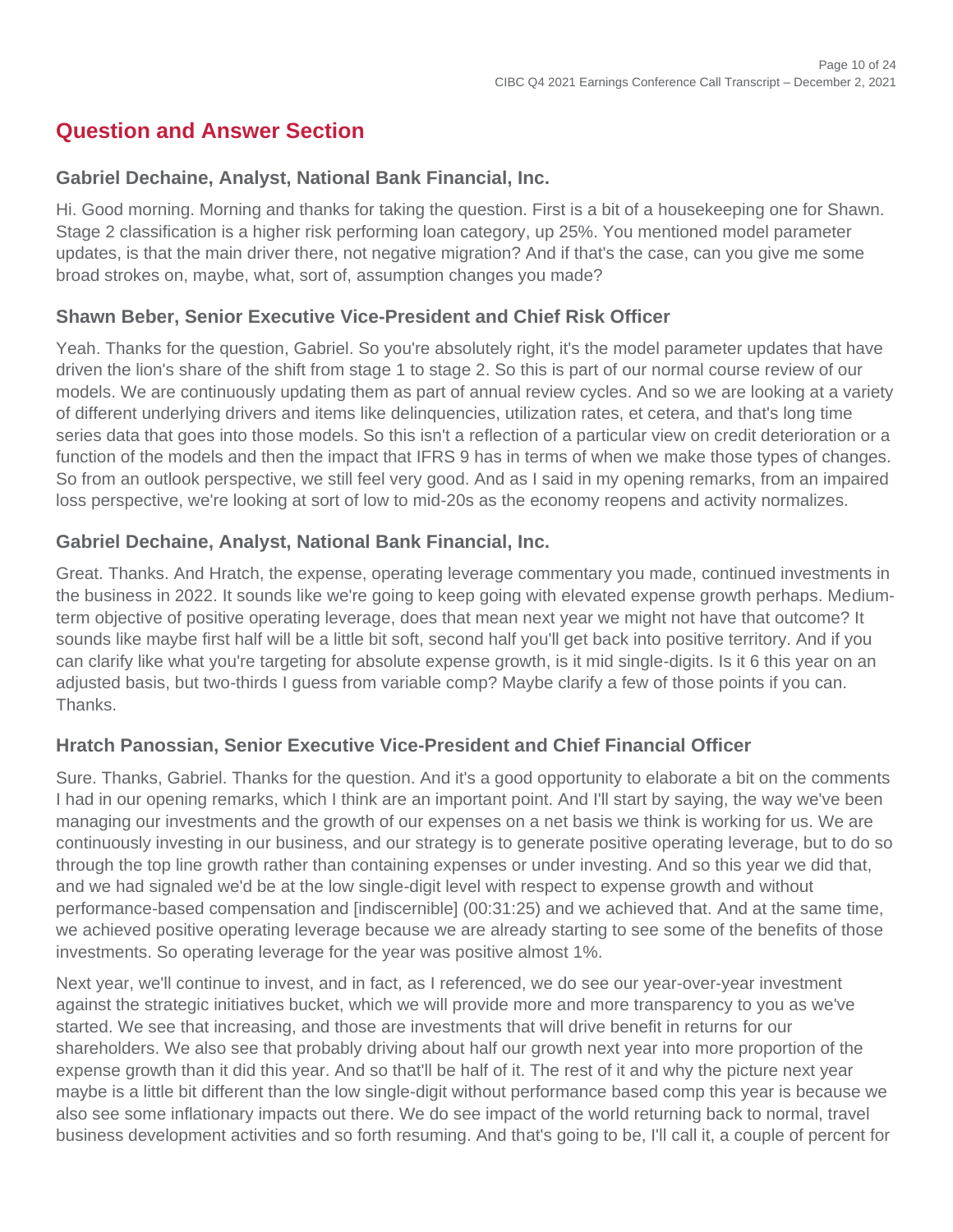us on expenses. And that's really the difference between last year and this year, the increased investment and that increased amount in the expenses from those items.

So all in all, that mid single-digits is I think the right guidance. I don't want to get any more specific than that. As we said, we have the opportunity to dial that up or down. So I don't think more specificity would really be accurate at this point. And that said, we do expect that relatively constructive top line next year that we described, and so putting all of that together, we do think that we can strive for positive operating net leverage next year. And if we see the environment continue to be constructive with respect to interest rates and market growth across our products, we think we can achieve that. But the front half of next year maybe negative. We are making some investments, and there's some upfront investment for future revenues, and I'll call out just our investments upfront to get set up for the Costco credit card portfolio, for example, as revenues come later in the year. So some of those items earlier on will drive us negative. But for the full year, we're pushing for that positive.

#### **Gabriel Dechaine, Analyst, National Bank Financial, Inc.**

Great. 10% revenue growth this quarter and nothing to [indiscernible] (00:33:33). So yeah, clearly the investments are helping out paying off. Thanks.

#### **Hratch Panossian, Senior Executive Vice-President and Chief Financial Officer**

Thanks, Gabriel.

#### **Meny Grauman, Analyst, Scotia Capital, Inc.**

Hi. Good morning. Victor, in slide 4, you show the improvement in terms of geographic earnings mix that you've been able to achieve at 21% coming from the US. And I'm wondering as you think about the future, where would you ideally like to get that mix?

### **Victor G. Dodig, President and Chief Executive Officer**

Well, Meny, good morning. Thank you for your question. Slide 4 reflects the bank that we've been building over time, and the bank that we will continue to build. We've always said that we're focused on diversifying our revenue streams beyond Canada. We've achieved that. You look at this slide, in 2016 we were generating CAD 86 million in net after-tax profits in 2016, and this year it's well over CAD 1 billion, it's CAD 1.2 billion. That is a dramatic change. We made a smart investment in the PrivateBank. That is continued to prove that we are a client-focused bank that can grow.

We've retained our clients. We've retained our team. And CIBC's footprint in the US continues to grow in that regard. We've also done the same thing in wealth management where we've pulled together three separate investments that has grown from CAD 0 to CAD 100 billion in assets under administration, and become the fourth ranked wealth manager according to Barron's in the United States. And we also are growing our Capital Markets business and have almost doubled it over this period of time in the United States.

As we go forward, our goal is to continue to strengthen our hand in Canada. It's our home market, and we don't plan on ceding any territory. In fact, we plan on growing market share across all of our businesses, including some of our new and emerging businesses. And in the US, we're at 21% today. I would see us going over 25% over that four to five-year period of time. And I believe we can do that largely through organic growth with some smart tuck-in acquisitions here and there. We're really pleased with what we've achieved. Everything that we've outlined to our shareholders, we've delivered on, and we plan on doing that going forward.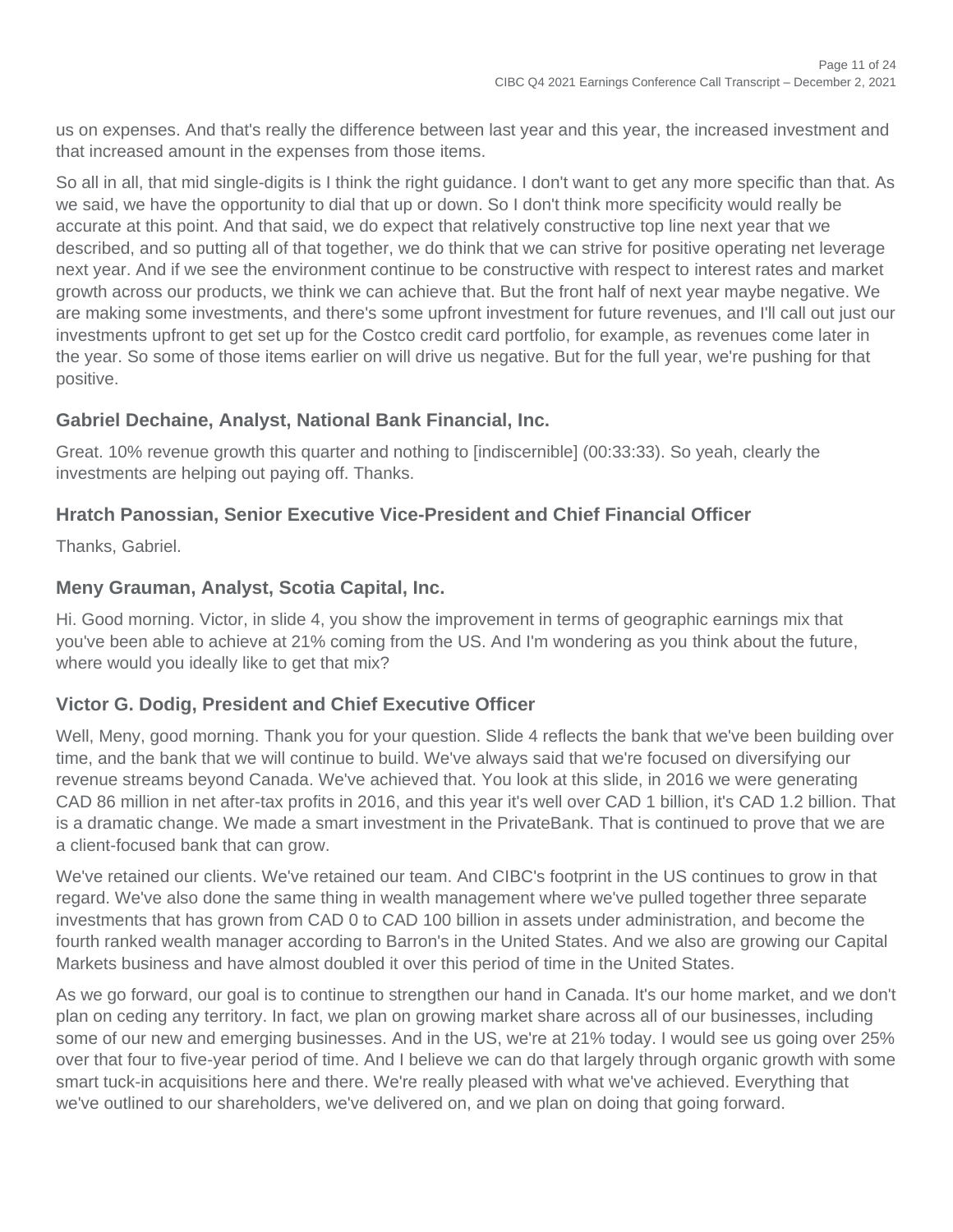### **Meny Grauman, Analyst, Scotia Capital, Inc.**

Thanks for that. That's what I was trying to get at, that I mean you've highlighted the success you've had in the US. And I was wondering, given that success that we clearly see in the US, why not look at more significant acquisitions. And it doesn't sound like your views have changed on that, but just wondering why that is just given the kind of performance you've been able to generate from PrivateBank?

### **Victor G. Dodig, President and Chief Executive Officer**

Well, we're seeing really, really good organic growth. I can pass it on to my colleague, Mike Capatides in a moment. And because we see really good organic growth, we're going to be investing in our US franchise in terms of our platform and our infrastructure so we can drive even more growth and press on our competitive advantages. But the highest and best use of capital for us is to continue to invest organically and deliver the kind of returns, and Gabriel just said it before he got off his call, 10% year-over-year growth this quarter is the highest in the industry year, and we plan on delivering on that going forward. Cap, I don't know if you want to add anything from a US perspective.

### **Michael G. Capatides, Senior Executive Vice-President and Group Head, U.S. Region; President and Chief Executive Officer, CIBC Bank USA**

Yes. Thank you, Victor. So just to add that, that we have been – I'll use the words pleasantly surprised, but not surprised because it has been our focus and our ability to generate organic growth in all of our US businesses. That's the commercial lending, that's the wealth franchises, with a seamless connection to our Capital Markets colleagues in the US. And the growth has been across the board. We've built out our network of offices across the US and our focus has been bringing our full capabilities of CIBC to each of those major cities. So looking forward, we're just very optimistic on all our businesses in terms of lending growth, AUM growth and Capital Markets connectivity to all our clients. And frankly, we're making investments in those platforms, as Victor mentioned, this year and next year. And again, we're looking at a robust growth in all those businesses in the US.

#### **Meny Grauman, Analyst, Scotia Capital, Inc.**

Thanks again.

#### **Ebrahim H. Poonawala, Analyst, BofA Securities, Inc.**

Hey. Good morning. I guess, just following up on this theme around investments, Victor, remind us, as we think about your messaging around investments, one, are there certain gaps in your franchise relative to some of the bigger competitors that you think you need to catch up on? So one that. And secondly, as we think about your competitiveness with your larger peers, just give us a sense of how you see the bank is competitively positioned? Do you need to be more aggressive on pricing in order to get business, or is it digital offering at par or better? So any perspective there would be helpful.

### **Victor G. Dodig, President and Chief Executive Officer**

Thanks, Ebrahim. Good morning and good questions. So overall, the overarching theme at our bank and our strategic focus as a leadership team is to continue to invest to grow marker share at the expense of our competition. We don't have any evident competitive gaps relative to our competition. We just want to press on our technology advantages both with our clients as well as to our relationship managers so it's easier for them to do business. And that's effectively what we're doing. You look business by business by business. You look at Personal and Business Banking. It is rejuvenated. It is in growth mode. We are winning market share.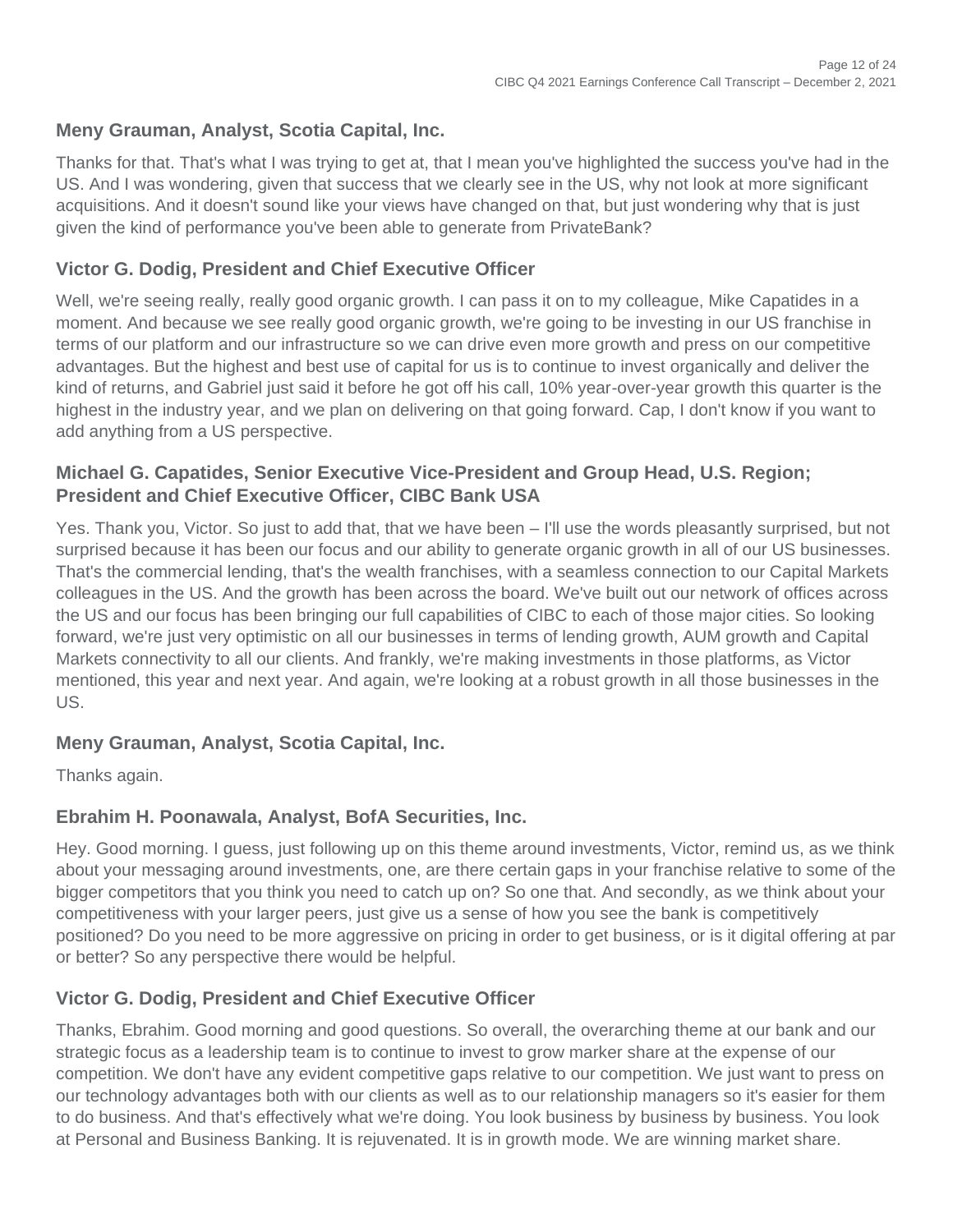Laura, you can comment on that in a moment. You see that in the investments we've made in our credit card portfolio, our financial planning portfolio, our CRM portfolio, as well as on our Direct Financial Services business, which is there to attract the digital savvy clients. You see that investment being made in our Commercial Banking and Wealth Management businesses in the US and Canada. We call that the private economy focus of our bank. And the fact is, the world is shifting more and more to private markets, and we're capitalizing on that by investing in the business, investing in our wealth platforms and investing in our relationship management.

And in Capital Markets, the leadership positions that we have in foreign exchange, for example, has been a deliberate focus on investing in foreign exchange platform and in our derivatives platform. And then we have our unique growth engines. Our unique growth engines are Direct Financial Services, and you're going to hear more about that in our Investor Day. Our focus on Innovation Banking where we bought the Wellington Financial business in at CAD 152 million in venture loans. And today, we have more than CAD 3 billion in deposits and almost CAD 5 billion in authorized loans in a leading technology bank that's focused on the recurring revenue aspect of technology as well as the emerging life sciences sector.

And then finally on energy, we're the number three renewable energy lender in North America. That shows leadership. That shows investment, not only in renewables, but also our commitment to the non-renewable energy sector through the transition strategy that we have. Laura, maybe you want to highlight on the retail side how we've been winning.

### **Laura L. Dottori-Attanasio, Senior Executive Vice-President and Group Head, Personal and Business Banking, Canada**

Well, thank you, Victor. I think you said it all though. I don't know that I've much more to add. I think we've done a great job setting our strategic priorities than the rest, quite frankly it's just relentless execution and doing it with a sense of urgency. So we just continue to be, as you said Victor, focused on putting our clients first in everything that we do and just trying to remove as many pain points as we can in our client journey. And we're starting to see the results of that. And so I think we still have a lot to do, but we're incredibly pleased with the progress that we've made to date. And as you said, we strongly believe that we can continue to deliver some really good momentum and growth in our business.

### **Ebrahim H. Poonawala, Analyst, BofA Securities, Inc.**

Got it. And just a quick follow up, Hratch, not sure if you mentioned your outlook for the Canadian and US margins, and if anything around the US PPP that we should be mindful of in terms of the resetting of that margin going forward. Thank you.

### **Hratch Panossian, Senior Executive Vice-President and Chief Financial Officer**

Thanks, Ibrahim. I had a few comments in the remarks around margin outlook, but happy to provide a bit more color. And so what you've seen in our Canadian P&C business over the last – while there's a bit of stabilization, while we have been declining quarter-over-quarter, that decline has gotten smaller, and you see that 2 basis points just this quarter, and that's because the impact of lower interest rates is starting to trough, and the impact of the business mix changes with what we saw in the reduction in card balances and slowdown and reduction in unsecured credit. Those things are starting to also drop. And so as we look forward, we do think in the Canadian P&C business, even before we talk about the Costco portfolio, we think that NIM will drop here in the next couple of quarters and then stabilize from there and start turning positive.

And with a Costco portfolio, given the margins on that product, that would add even further and that would add several basis points to that. In the US NIM, it's been reasonably stable at these elevated levels, but we've been very clear all along. There is some level of prepayments activity and forgiveness activity on the PPP portfolio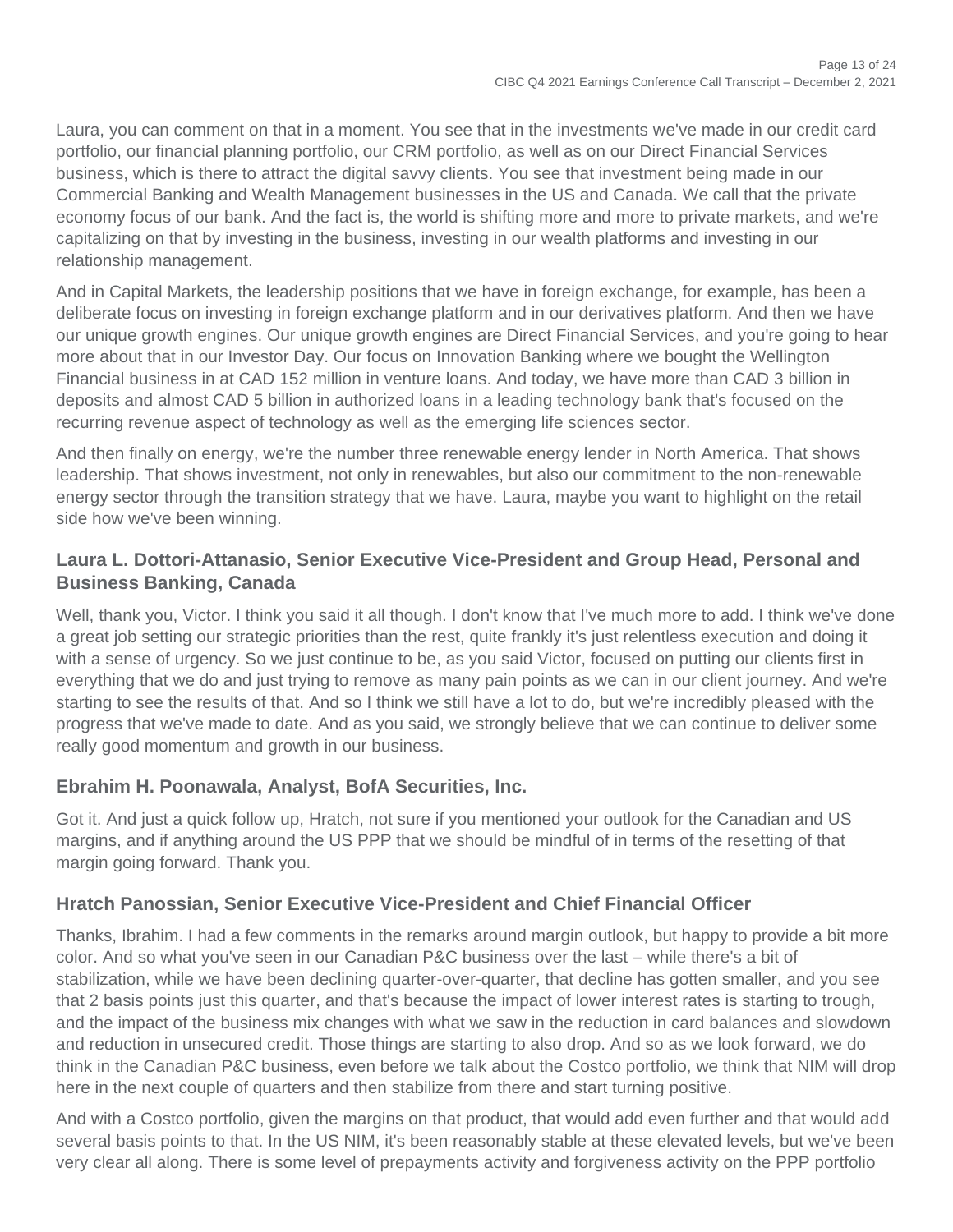that is coming into margins and elevating that. It's moved around a bit, but this quarter it was about \$7 million and change or CAD 10 million. And so that's about 10 basis points on the margin. So as that plays through and we think that will happen and end in the next couple of quarters, you can see margins coming back to the [ph] 3.30s (00:44:04). And then from there, it all depends on the liquidity in the system and the deposits and the trajectory of deposit growth. But core product margins there and deposits and loans are holding very strong, in fact, in some places, getting stronger. And the impact of interest rates will provide small tailwinds over time as well. So we think all of that bodes well for margins and it bodes well for NII growth for the bank.

### **Ebrahim H. Poonawala, Analyst, BofA Securities, Inc.**

Thank you.

### **Scott Chan, Analyst, Canaccord Genuity Corp.**

Yeah. Thanks a lot. Laura, I just want to go back to you on the Canadian side and specifically on mortgages, and I think Victor you talked about getting to peer levels this quarter. So now that you're there, is it something that you want to kind of press the button and continue and perhaps punch above peers as we're look into next year, or you kind of satisfied with where you're at right now?

### **Laura L. Dottori-Attanasio, Senior Executive Vice-President and Group Head, Personal and Business Banking, Canada**

Well, thanks, Scott. Look, we're really pleased with what we've managed to do from a growth perspective, and we continue to have a really good pipeline of activity, but never pleased. There's always more to do. So our intention is to continue to deliver, I'd say, really broad-based quality client growth, and so revenue growth and volume growth. And of course, as we continue to sell across the board, we continue to really focus on franchising or differently said, deepening our client relationships. We had, I'm going to say, a fantastic year this year. So not only did we perform incredibly well when it came to new client acquisition, we did better on client retention, and we did better on client franchising. And so we've made a lot of really good progress, and we see a lot of great opportunity ahead of us to continue to deliver strong market leading growth.

### **Scott Chan, Analyst, Canaccord Genuity Corp.**

Great. And just my second question, just on the real estate charge, I noticed you took one several quarters ago. Maybe you can describe what that charge is related to and if there's any kind of future charges on the real estate side.

### **Hratch Panossian, Senior Executive Vice-President and Chief Financial Officer**

Yeah. Happy to do that. Thanks for the question. And so this is really relating to final stage, I would say, of our move into the first tower and our headquarters in Toronto. And so you'll remember, we did take one that was a few million dollars higher last Q4, and that was related to the number of buildings we exited and the leases we exited last year. And this is the bulk of the remaining exits as we start moving in. And today, we're talking to you from CIBC Square. So as we start moving into our new headquarters, those leases that were exit. And I will remind you, as we said last year, these have positive payback over a number of years, until while we were taking the charges, we are saving ongoing real estate costs.

And so this year, the occupancy line item did actually benefit from last year's exits. And what you'll see with this new charge as well is that we will get both those charges benefiting on the occupancy line next year. And so with respect to our Toronto headquarter costs, if you will, or corporate real estate costs, what that allows us to do is moving into our new headquarters, actually keep the net cost flat from 2020 onwards. And overall occupancy includes a number of other items obviously in it, including our retail network. So there'll be some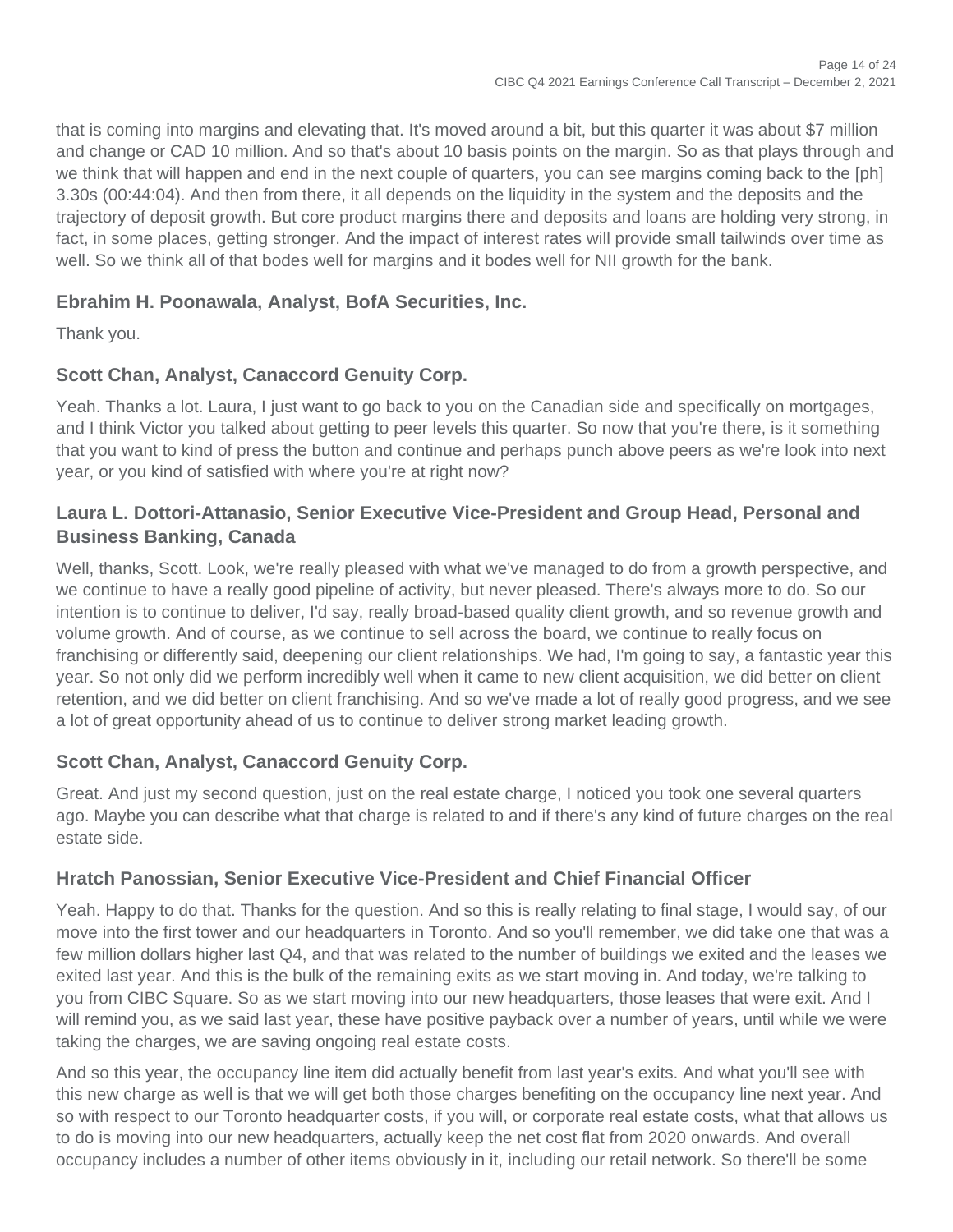noise in that. But with respect to our headquarters cost, we've moved into the new building while retaining those expenses relatively flat with those exits.

### **Scott Chan, Analyst, Canaccord Genuity Corp.**

All right. Thank you very much.

### **Sohrab Movahedi, Analyst, BMO Capital Markets Corp. (Canada)**

Yeah. Thank you. I just wanted to go to Harry for a second, please. A few years ago, Harry, you had said the franchise was around CAD 1 billion or so in earnings annually. In the past couple of years, you've ruled in the DFS, which I think is probably rough numbers, a couple of hundred million dollars adds. So let's say relative to a baseline of CAD 1.3 billion, CAD 1.4 billion, you did very well this year. Where do you think your franchise is going forward? And maybe you could talk us through, Harry, the geography of the income statement, because presumably adding DFS will put a little bit more pressure on your PCL line, but you'll pick it up on the pre-tax, pre-provision. Just trying to kind of get a feel for what's the franchise capability from here on and how it's going to be contributing to some of the broader metrics that Hratch and the team have talked about vis-à-vis the total bank operating leverage and so on and so forth.

### **Harry Kenneth Culham, Senior Executive Vice-President and Group Head, Capital Markets, Canada**

Good morning, Sohrab, and thank you for that question. The short answer is, we see continued growth as we move forward in both revenue and PP in a very diversified manner. You've seen the delivery of strong performance in absolute and relative terms over the last several years as you point out. This has been a consistent strategy that we continue to enhance, and we really are, I think, pleased with our leading PP [indiscernible] (00:49:42) growth this year and for the previous several years. So this is a differentiated platform as Victor has said on his opening remarks. We remain very disciplined around our resources as a starting point, but we're continuing to build our leading Capital Markets platform for our core clients in Canada, and we continue to grow market share.

And you've seen growth in rankings in most league tables, and I think truly enhanced client relationships across our platform. And we're also growing our US platform as Victor mentioned. And the doubling of the size of that platform since our last investor day until now has shown a leadership position in many of the areas that we're focused on, including the new economy where we see the intersection of private capital, renewable sustainable finance, key focus areas where we think we have a strong competitive advantage. And we're also very focused, of course – by the way, just on the US, we saw a 9% growth this year in US dollar terms as well, so therefore leading to a doubling over last four years just about.

And then, of course, the area of connectivity we talk a lot about, really diversifying our franchise by delivering Capital Markets products and solutions to commercial wealth and retail clients, and that connectivity has been further enhanced by the inclusion of Direct Financial Services within the Capital Markets franchise, and we're seeing revenues from non-traditional Capital Markets clients grow significantly 27% year-over-year this year. So we may see some normalization of markets over the next little while.

We expect to see continued robust activity, however, across our corporate and institutional client base, and you've seen some significant increases in our underwriting advisory and lending capabilities. And we continue to see growth in our global markets platform as well, which has great diversification across products, industries and geographies. We think that we can deliver pre-provision earnings growth next year again, and revenue growth in the higher single-digit area as we go forward. This is well above pre-pandemic levels, as you will note. So in terms of geography, continued focus on the US, as 25% of our income is approximately the level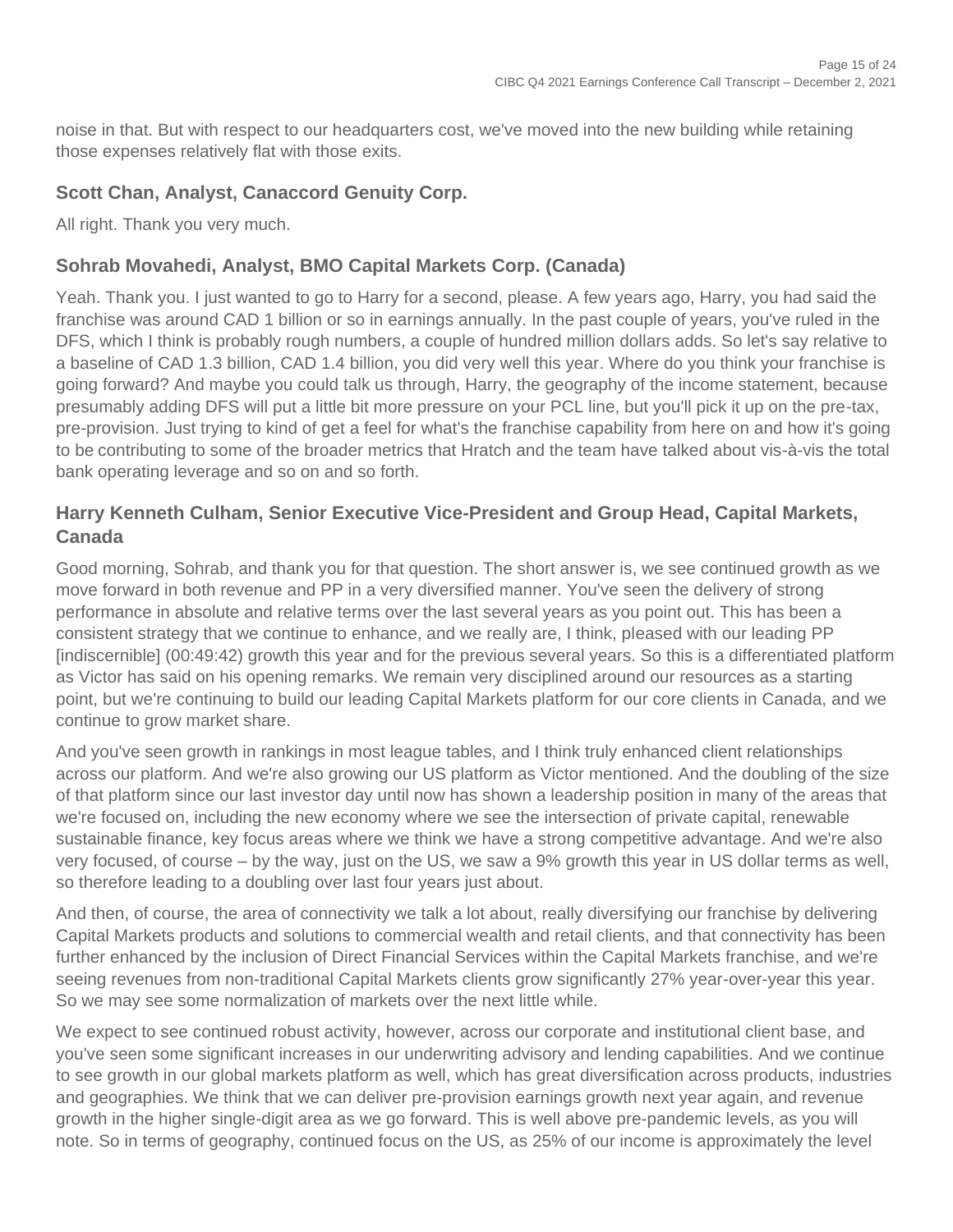we come from with respect to the US platform, and we expect to see further resources deployed into the United States.

### **Sohrab Movahedi, Analyst, BMO Capital Markets Corp. (Canada)**

Harry, just to be crystal clear relative to, let's say, 2018 or 2019, you're maybe CAD 800 million higher on pretax, pre-provision at the end of this year and you think you can grow off of this year's pre-tax, pre-provision which is, I think, around CAD 2.4 billion if I've done my math right.

### **Harry Kenneth Culham, Senior Executive Vice-President and Group Head, Capital Markets, Canada**

Yeah. That's correct. It's right around CAD 2.4 billion. If you think back to pre-pandemic levels, we were in the mid CAD 400 million, call it, pre-provision earnings per quarter. And we think we can generate north of CAD 600 million per quarter on an average basis this year going forward.

#### **Sohrab Movahedi, Analyst, BMO Capital Markets Corp. (Canada)**

Very much appreciated. Thank you.

#### **Darko Mihelic, Analyst, RBC Capital Markets**

Hi. Thank you. I just wanted to go down the line of questioning of your future priorities and expenses a little bit more. So I think my questions are actually though for Victor and for Laura. The first one has to do with, Victor, in your remarks, your prioritization of spending and investing, it made it sound like on the retail side that it was more about relationships. And there, I just want to understand I mean – or more of the personal experience, and I'm just trying to think my way through what that means because from a branch perspective, been very stable, very close to the next two largest banks in Canada in terms of number of branches.

It's hard to tell sometimes with your employees because each bank sort of reports differently. But I tend to think of the employee count as being relatively similar. So I'm just trying to understand what specifically the investment is to further enhance the personal experience in Canada. And when I think of further, with the question earlier about gaps relative to peers, I can think of a couple, like auto lending, for example, or maybe small business, I don't know. But maybe you can just touch on what it is you're investing on in the personal franchise to really enhance that experience and where I should look for the impact? Should I look for the impact and continued growth in mortgages or should I look for the impact somewhere else? That would be very helpful for me. Thank you.

### **Laura L. Dottori-Attanasio, Senior Executive Vice-President and Group Head, Personal and Business Banking, Canada**

Well, thanks, Darko. Why don't I start, and then Victor can take it from there? So more specifically to the personal and business bank, the investments we're going to continue to make are all about supporting the strategic priorities that I believe we've shared previously. So that includes where we want to increase our sales force effectiveness, our productivity, we want to continue with our digitization and end-to-end straight through processing. And then, we want to increase all of our client engagements, so call that personalization. So you're going to see us continue to invest in our frontline tools. So that's where we continue to roll out some of our modernized platforms, like our client relationship manager.

We're going to roll that out to all of our frontline roles in the personal and business bank. And we think that's going to help us continue to increase our sales force productivity, and we think it'll also help us with better client engagement. And then, we've talked a lot about this as it relates to digital first. So we're going to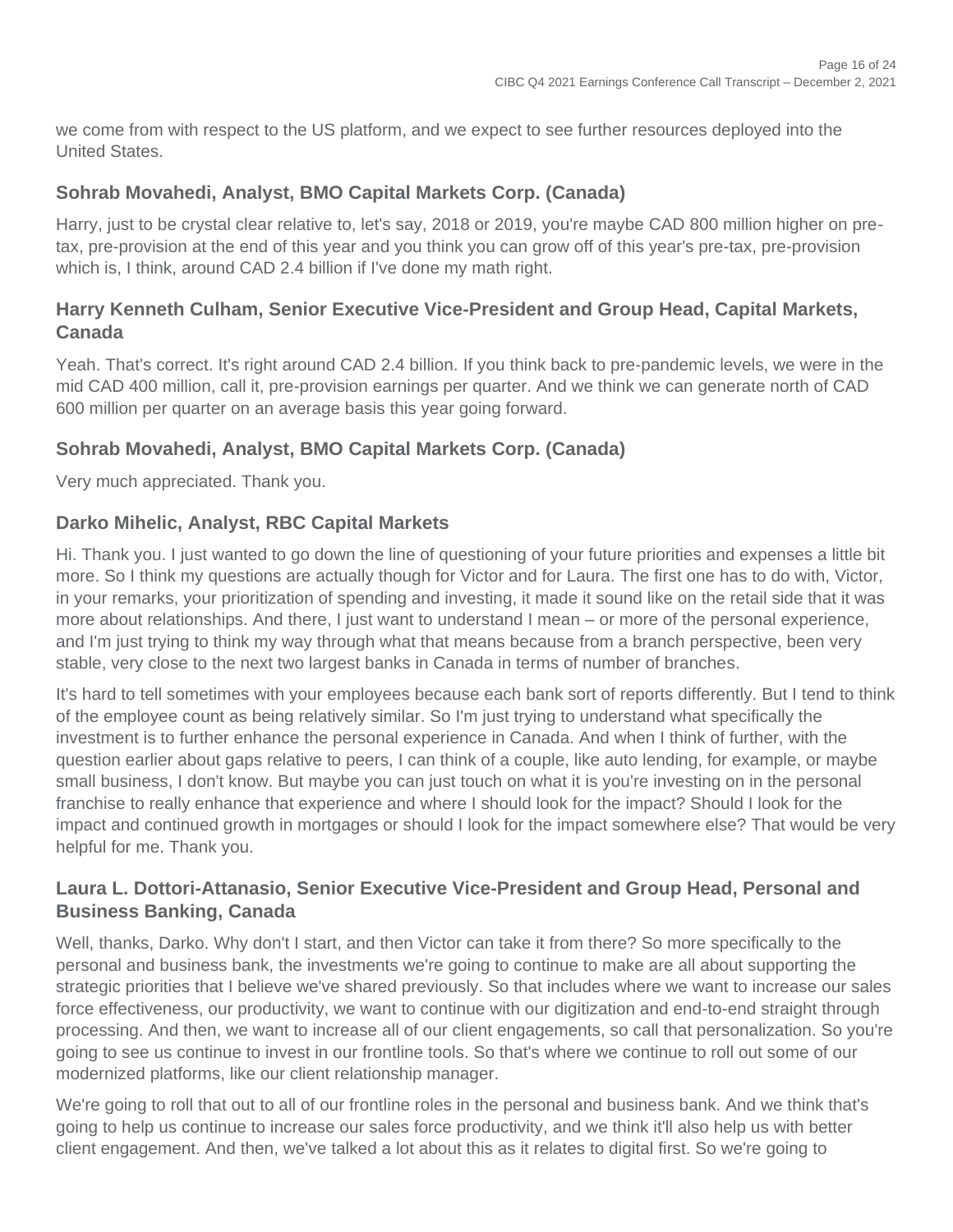continue to build out our digital self-serve capabilities and all of our digital experiences. So I think you saw we released this year our digital identity verification tool, we had virtual card issuance for debit and credit cards, we released CIBC Insights, just to name a few, and we're going to continue to build upon that. So all of it just to ensure that we can continue to deliver sustainable performance, and all of it to allow our clients to engage with us in the way they're most comfortable. And maybe with that, I'll hand it back to Victor to elaborate more.

### **Victor G. Dodig, President and Chief Executive Officer**

Sure. So Darko, it's good question. What we've seen is every dollar of investments that we're making is generating an uplift in our pre-provision earnings because we're laser-focused on making sure that our investments are working hard for our clients, are working hard for our shareholders. You referenced auto lending, while we're the smaller one, we're the growing market share faster than anybody else's. We've invested in that business. We're investing in relationships. Laura has articulated that. The investment we've made in CIBC GoalPlanner, our CRM investments for our relationship managers, better client experiences, is driving a better result. You see that in a higher client experience score for us. Quite frankly, a record score for us. And we still have headway to make against our competitors, and we're going to make that headway. We're going to close that gap through these further investments.

The other thing that we're going – and these investments that we're making are not only in technology, they are in our people. Our Imperial Service continues to remain a competitive advantage in the marketplace. Larger average account size at the retail level than many of our competitors because of the competitive advantage we have there. We will continue to invest in our banking centers because, I believe, they continue to be a focal point for building relationships alongside the technology investments we're making. And we will invest in this emerging direct segment where we see fintech competitors starting to nibble away a business. We know open banking is coming. Our DFS business was set up to defend, but to more importantly, get that 85% of the market that we don't own. That's going to go after the direct client while we manage our relationships through the personal and business bank. I don't know, Harry, if you want to add anything else in the DFS side, but we're going to see more client acquisition growth, particularly in a Simplii direct bank where you've been adding capability.

### **Harry Kenneth Culham, Senior Executive Vice-President and Group Head, Capital Markets, Canada**

Yeah. Thank you, Victor. Clearly Direct Financial Services on a very nice growth path. Just a reminder for everybody, we've got the three businesses within Direct Financial Services. We've got investors edge. That's the direct investing for the do-it-yourself client. We've got Simplii our direct [indiscernible] (00:58:07) banking for digital savvy and value conscious clients. We've got the Alternative Solutions Group, which is really our institutional fintech business built on leading [indiscernible] (00:58:15) technology. And we believe as the economies continues to progress through the pandemic, we see an opening up in terms of travel. We see movements in interest rates that these businesses will have some very good tailwind. So we're quite optimistic about the future in terms of attaining market share and growth generally. Anything [indiscernible] (00:58:37)?

### **Darko Mihelic, Analyst, RBC Capital Markets**

Thank you. Yes. Actually, I did have a follow-up on that, and I'm glad you sort of weaved or moved the discussion to the direct. And I'm glad you touched on it, because I do have a question on it. With respect to the direct business, the one thing that we can see, which you guys do provide us, is the revenues in the direct business, and it's up. I mean, if I look at annually anyway, it's up almost 17% in 2021. And so the question is, what's driving that? Is it Investor's Edge, is it Simplii, or is it the Alternative Solutions Group in 2021, and what are you most excited about in 2022 for that business?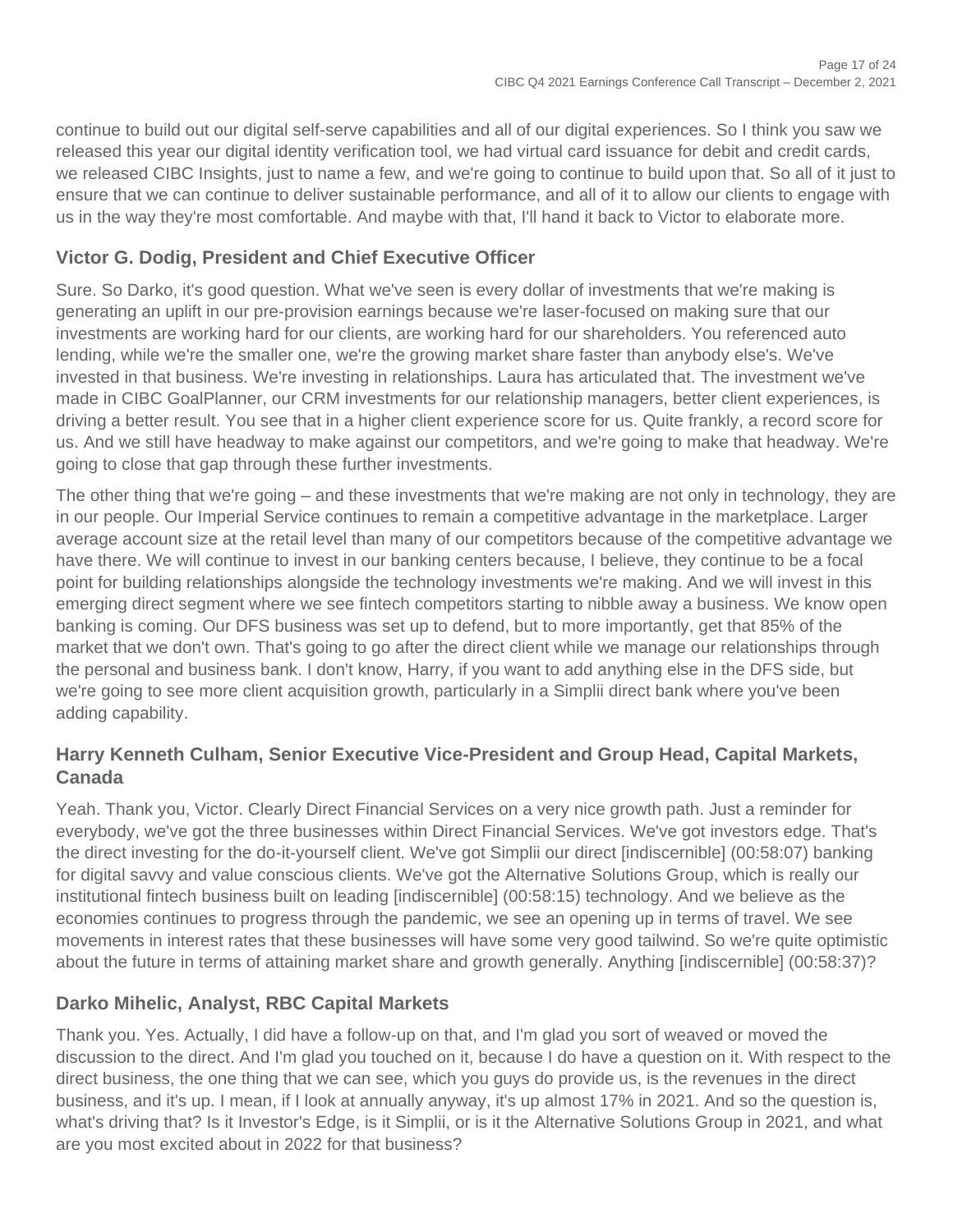### **Harry Kenneth Culham, Senior Executive Vice-President and Group Head, Capital Markets, Canada**

I'll take that. Thank you for the question again. So obviously, Investor's Edge benefited from record trading volumes in the second half of fiscal 2020 and through 2021. We do expect a normalization of trading volumes, but expect our franchise to grow. We expect to take market share. So we've been making some significant investments, as Victor pointed out. We're investing in talent, we're investing in technology and we're protecting our market share, but we believe we can grow our market share and increase our penetration with our CIBC clients, our teams are working very closely together to make that happen.

The largest area of growth, perhaps, could be our Alternative Solutions Group next year, this is our fintech, as I mentioned, built on leading FX and payment solutions. And our focus on investments pre and during the pandemic are really are paying dividends, as we see outsized growth with the opening of the global economies. We're seeing increased travel, of course, international students arriving and attending universities, which is all part of that business, and that business can grow in the double-digits, perhaps north of 20% next year. And then of course our Simplii franchise, we expect to grow over the medium-term, as interest rates normalize, as we cross-sell through existing clients and onboard new clients. So we're really encouraged with the results that you've seen. So we're more confident that we can deliver value to our clients and grow these businesses as we move forward.

### **Victor G. Dodig, President and Chief Executive Officer**

Darko, when you visit us on June the 16 for Investor Day, I'll get even more details on the business.

### **Darko Mihelic, Analyst, RBC Capital Markets**

Thanks very much for that. I appreciate it. And to be clear, are you at zero creating commission in Investor's Edge?

### **Victor G. Dodig, President and Chief Executive Officer**

No. We build relationships, Darko. We're very competitively priced, more competitively priced than most of the competition out there.

### **Darko Mihelic, Analyst, RBC Capital Markets**

Great. Thanks very much.

### **Mario Mendonca, Analyst, TD Securities, Inc.**

Good morning. I want to go to a very different topic, the legal provisions. We saw a second one this quarter, so CAD 40 million is for CAD 85 million last quarter. I know it's not appropriate to get into the details like what this actually relates to, but could you talk about, are these provisions related to the same matter? And what do you believe going forward, could we see further meaningful provisions related to this?

### **Hratch Panossian, Senior Executive Vice-President and Chief Financial Officer**

Thanks for the question, Mario. It's Hratch here. I'll take that. While we don't speak about these in detail, as you said, and specifically to matters, I'm happy to give you a bit of color. And I'll start saying, legal liabilities do arise in our business as part of the normal course, and we don't treat them all as items of note. And so we've had some this year that we haven't. What you're seeing is the ones that we truly think are unusual in nature, and therefore are treated as items of note based on their nature and based on their quantum.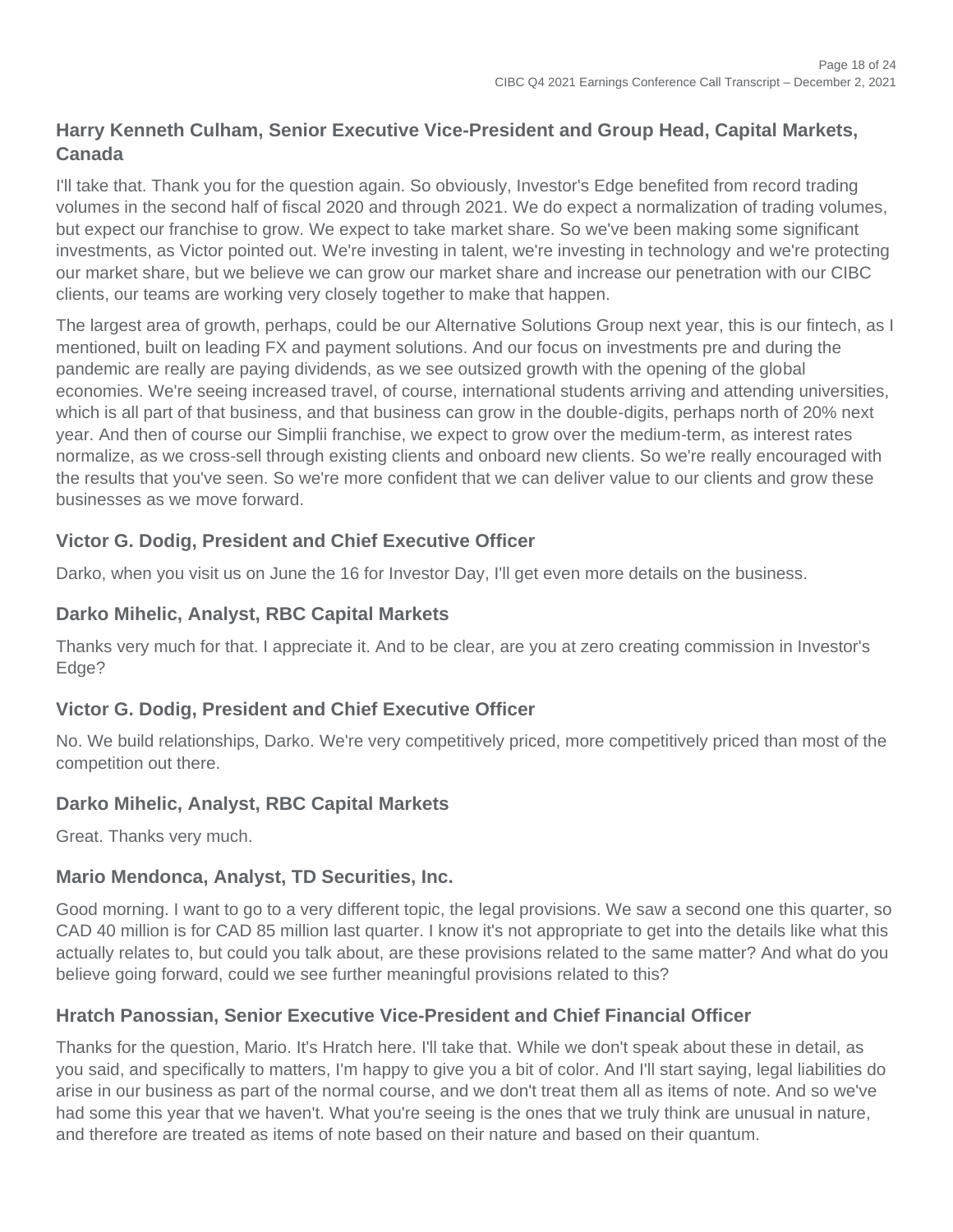And I think what I would point you to is, if you look at Note 23 to our statements in the Annual Report, you've got a listing of all of the ongoing matters. And you'll notice some of them have had some changes and updates to them, including ones where we have noted that we've got agreements to settle them. And so, that's as far as I'll go as related to those matters. And so the good news is, to your question about the future, the charges we've taken and you referenced in these two quarters, related to matters that are behind us.

### **Mario Mendonca, Analyst, TD Securities, Inc.**

That's helpful. And then, probably sticking with you, Hratch, on the capital ratios, it sounds like the bank, through growth and buybacks, will see this CET1 ratio trend a little lower. Do you have a bogey in line? Like how much lower can you go? Could you see the bank breakthrough 12% and sink into something like 11.8% or 11.9% capital ratio to support growth in buybacks or is 12% an appropriate level?

#### **Hratch Panossian, Senior Executive Vice-President and Chief Financial Officer**

Yeah. I'm happy to start with that, Mario. Look, I think we have very solid capital position to start. We also have very solid generation. Like you noticed this quarter, we had 27 basis points of generation, but that was impacted by the charges that were fairly significant this quarter. And so on an ongoing basis, we feel comfortable generating over 30 basis points of capital, and we're starting from that 12.4%. As I mentioned in my remarks, we are deliberately planning to draw down on that ratio, and that's because we continue to believe the highest and best use of our capital, given our marginal returns across all of our businesses, is to organically invest that capital, to support our clients and for the benefit of our shareholders.

So we will continue to do that to the extent that we can and to the maximum extent that we can within riskadjusted measures. And so as we do that, plus take on the Costco portfolio, and we talked about the Costco portfolio when we announced it, that's going to be just north of 20 basis points of impact. So those things will draw down on the capital. But between the generation and the strong place we're starting from, I think that will still leave us in that sort of 12%-plus range. And from that point on, it's about what we do with the rest of the capital, and our levers remain unchanged. We've announced a 10% dividend increase this quarter. We will continue to assess our dividend and continue to try to remain in the middle of our range, and as needed, we will adjust the dividend.

And beyond that, we will look at potentials for share buyback. We announced our intention to start an NCIB program, that gives us a lever. We might look at tuck-ins in terms of acquisitions. We've talked about that. But beyond the 12%, I think this laser focus is going to be shareholder returns and generating shareholder value. And if returning capital at that point, we believe, is the better thing to do, we may return more of that capital through the buyback and go below the 12%. If we believe keeping it for future organic growth is the thing to do for shareholders, then that's what we'll do, and we will treat acquisitions with the same lens, financial and strategic value for our shareholders.

#### **Mario Mendonca, Analyst, TD Securities, Inc.**

Do you expect to go back to raising dividends twice a year, or do you think you'll go through the annual on that, the way several other banks are thinking?

### **Hratch Panossian, Senior Executive Vice-President and Chief Financial Officer**

Yeah. Mario, I wouldn't look at it as annual or twice a year. Frankly, we look at it on an ongoing basis. We assess every quarter where we're trending relative to our targets. We assess where we are with respect to our expectations of future earnings, and we'll adjust it as needed to stay at the level that we want to stay at.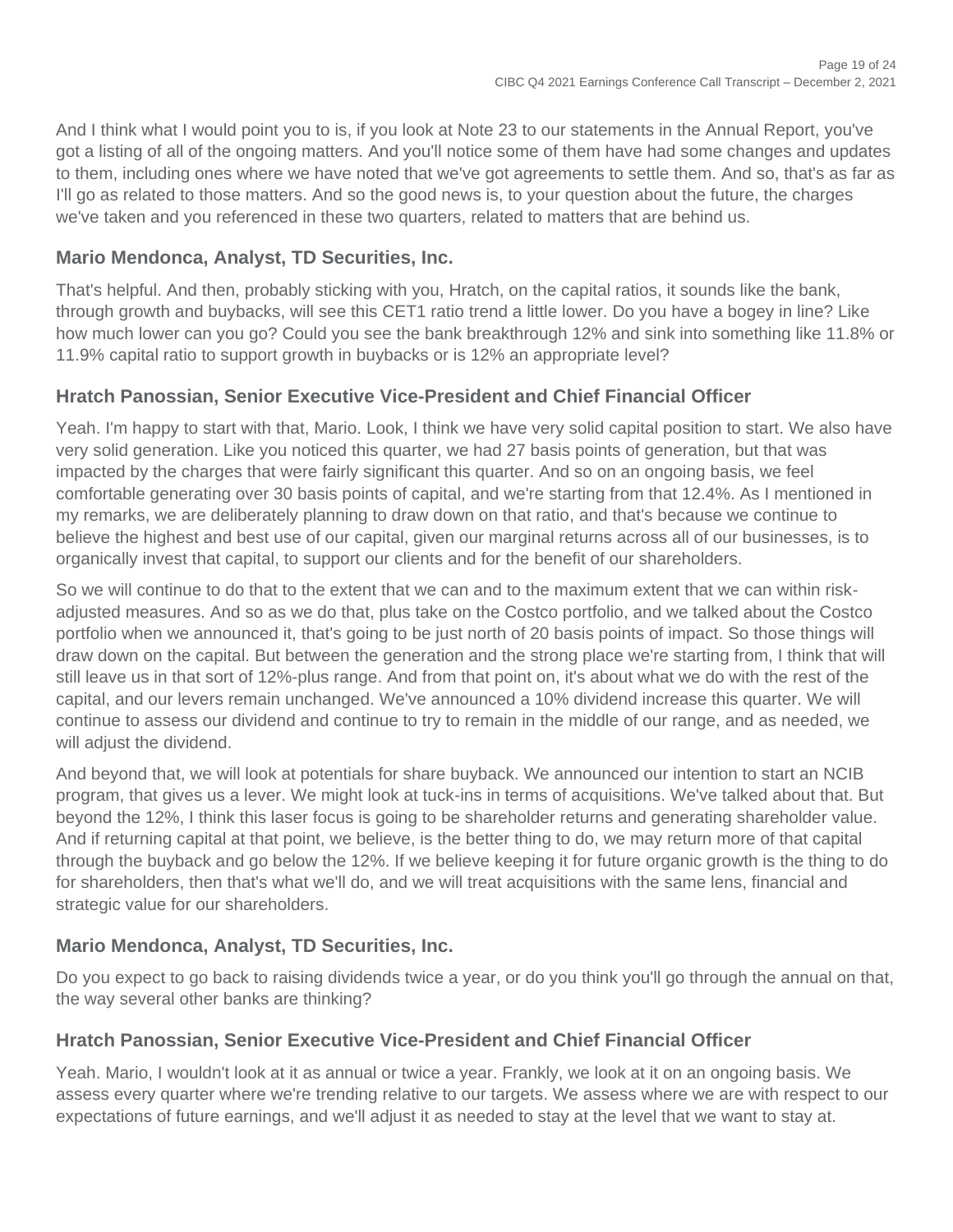### **Mario Mendonca, Analyst, TD Securities, Inc.**

Thank you.

### **Doug Young, Analyst, Desjardins Capital Markets**

I'll hopefully keep this relatively quick. Thanks for taking the question. So Shawn, just there was a small pickup in new retail gross impaired loan permissions quarter-over-quarter, year-over-year. It doesn't look like that's in Canada and the US, but maybe I'm wrong. Hoping to get a little bit of color on that. And then I assume as well that the performing loan billed in Canada small business banking, I assume that's related to the earlier discussion about the parameter changes, but if not, then a little color on that.

### **Shawn Beber, Senior Executive Vice-President and Chief Risk Officer**

Yeah. Thanks, Doug. So yes, there's a slight build in performing within our PBB segment and really relates to those model parameter updates we had some deterioration in the FLIs, but that was more than offset by releases of management overlays from prior quarters. So the uptick this quarter was really reflective of that parameter update. And our outlook for performing sort of remains similar to what we've talked about in prior quarters, insomuch as we've recognized significant performing build in 2020. We've released about 44% of that so far. And as long as the economic activity sort of plays out in alignment with our outlook, we expect to continue to see releases as we saw each quarter in fiscal 2021, releases of performing provisions as we move through 2022.

### **Doug Young, Analyst, Desjardins Capital Markets**

Okay. And then just second in the US wealth management, obviously, Victor, you've said that's a focus, but we did see a decline quarter-over-quarter in just wealth management loans, and I don't know if there's a restatement there or something is going on, but just curious.

### **Victor G. Dodig, President and Chief Executive Officer**

didn't see any decline at all, Doug. In fact, the business has been growing, our net flows on market appreciation, on deposits and on mortgage growth in the US. So maybe there is some sort of re-categorization that we can refer to you after the call. Cap, I mean, I think you're seeing the same thing, right?

### **Michael G. Capatides, Senior Executive Vice-President and Group Head, U.S. Region; President and Chief Executive Officer, CIBC Bank USA**

Yeah. Absolutely. On our wealth management businesses, on AUM growth, has been robust. And as we continue to build out our private banking capabilities across our platform, we anticipate growth looking forward.

### **Doug Young, Analyst, Desjardins Capital Markets**

Yeah. It just relates to the  $-1$  can take it offline. It just relates to...

### **Victor G. Dodig, President and Chief Executive Officer**

Right. It's FX-related, Doug. It's FX-related.

### **Michael G. Capatides, Senior Executive Vice-President and Group Head, U.S. Region; President and Chief Executive Officer, CIBC Bank USA**

Yeah.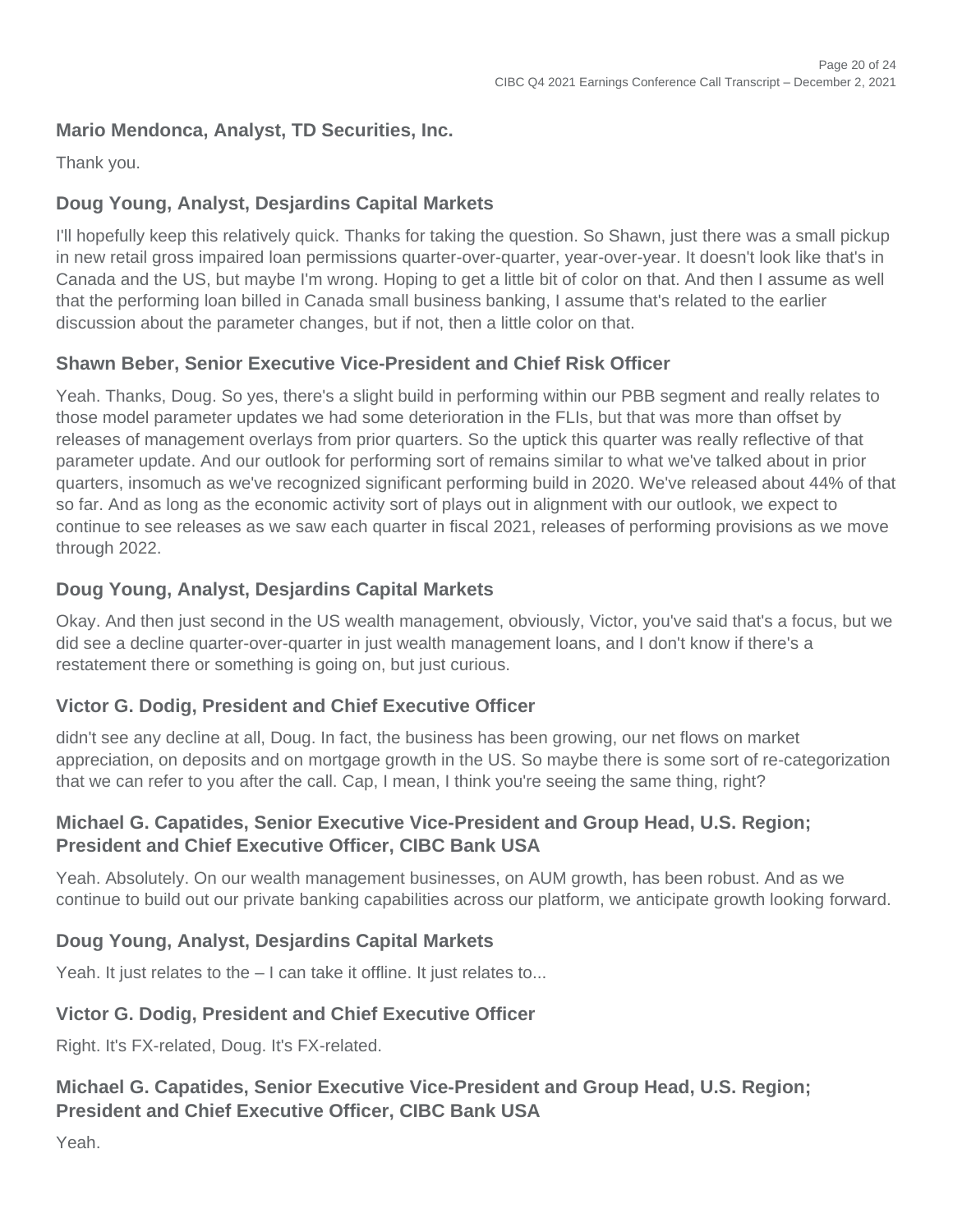### **Victor G. Dodig, President and Chief Executive Officer**

So okay?

### **Doug Young, Analyst, Desjardins Capital Markets**

Yeah. No. Okay.

### **Nigel D'Souza, Analyst, Veritas Investment Research Corp.**

Thank you. Good morning. Thanks for taking the question. I wanted to follow up on the line of question on your forward-looking variables here. When I turn to your disclosure on page 44 of your presentation, and I looked your downside case, it looks like the variables there are a bit optimistic. And I say that within the context of the emergence of the recent COVID-19 variants. So is there a risk that you have to revise those assumptions lower, and would that limit the potential for future releases of performing allowances?

### **Shawn Beber, Senior Executive Vice-President and Chief Risk Officer**

Hey, Nigel. Thanks for the question. So look, these were set as of a particular date, so before Omicron was on the horizon. That said, they were set at a time where the Delta variant activity was front and center. And we did increase slightly the weighting to our downside scenario in coming up with our ECL numbers this quarter. So I'd say, part of that activity is reflected. But to your point, we have to see how the economic activity plays out. We feel good about where we are right now. But we're all watching with great interest in terms of transmissibility, severity and the efficacy of vaccines against this newest, emerging variant of concern. But we did increase the downside slightly in our ECL calculations this quarter. So that should provide some level of coverage depending on how things play out.

#### **Nigel D'Souza, Analyst, Veritas Investment Research Corp.**

Okay. That's helpful. And I think just quickly follow up on the same topic there. It looks like you're disclosing the household DSR assumption, the debt service ratio assumption in your forward-looking information I think. Correct me if I'm wrong, I don't think you've disclosed that in the past. So could you just provide some color, is that something you've always considered and something you're highlighting now, and how does that feed into your expected [indiscernible] (01:10:37) modeling?

### **Shawn Beber, Senior Executive Vice-President and Chief Risk Officer**

Yeah. So it's one of the drivers of our ECL activity, and we thought it was relevant to include it in our disclosures. It really drives the consumer [indiscernible] (01:10:53) consumer businesses.

### **Nigel D'Souza, Analyst, Veritas Investment Research Corp.**

Okay. And you best case assumes two rate hikes in 2022, I assume.

### **Shawn Beber, Senior Executive Vice-President and Chief Risk Officer**

Correct.

### **Nigel D'Souza, Analyst, Veritas Investment Research Corp.**

Okay. Great. That's it from me. Thank you.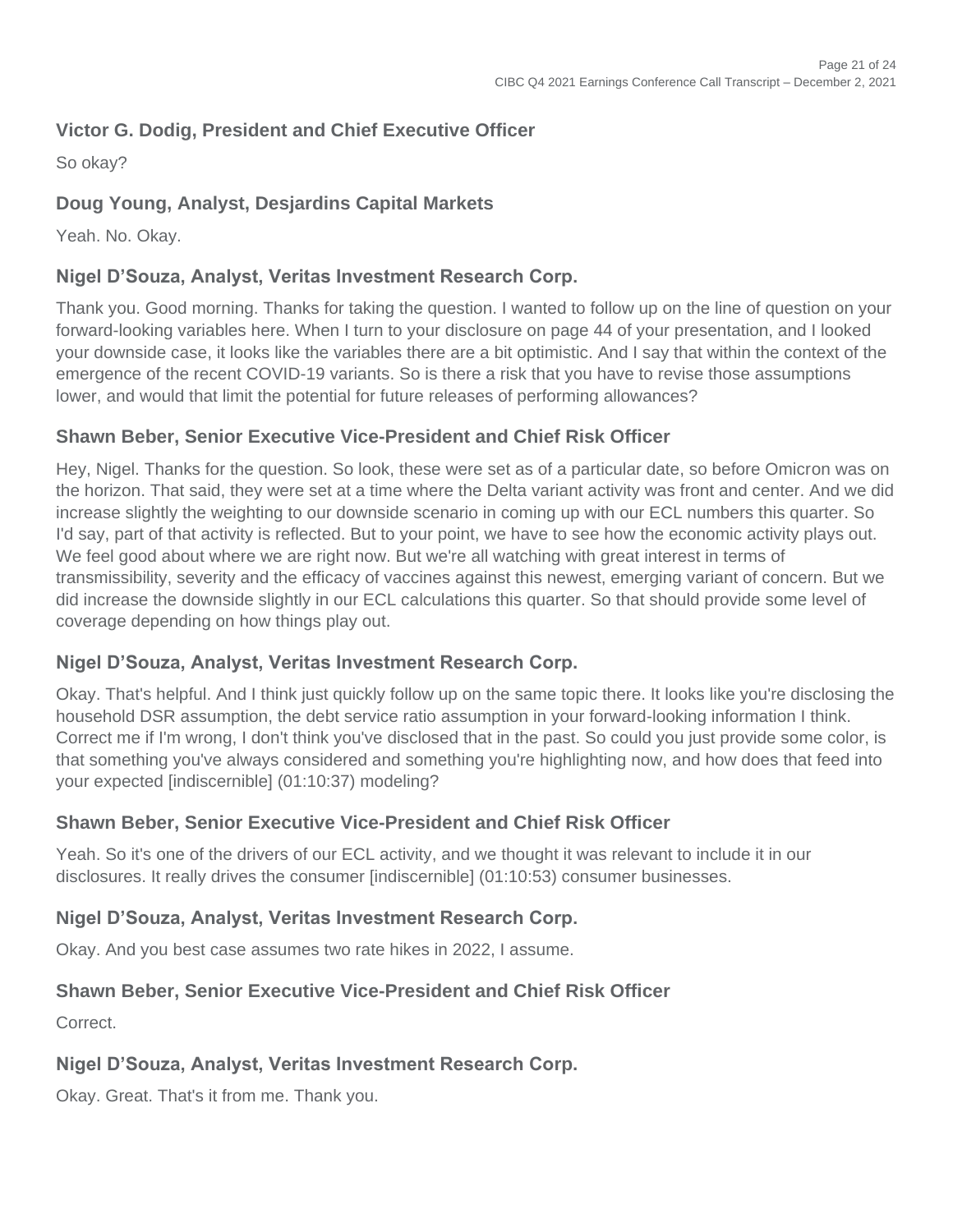### **Lemar Persaud, Analyst, Cormark Securities**

Hi. Just a point of clarification on some of the earlier discussion on expenses for Hratch. Hratch, is the mid single-digit outlook on expenses inclusive of performance-based comp, or is that excluding performance-based comp?

### **Hratch Panossian, Senior Executive Vice-President and Chief Financial Officer**

Yeah. Thanks for the question, Lemar, and next year, we had a very strong year this year, and performancebased compensation for that reason was up. Next year, we also plan to have a strong year, but because we're starting from a strong year on a year-over-year basis, performance-based compensation we don't expect it to be as major a factor. And so I think you end up in that mid single-digit range with and without. And I'll take the opportunity to sort of stress some of the – there's lot of discussion on expenses and investments, but our approach to investments and the way we construct our portfolio, investing in growth for the short term, medium term and long term across all of the areas we've covered today, but we construct the portfolio in order to contribute to earnings as we go along. And so while we will have higher expenses without that performancebased compensation next year with mid single-digit versus low single-digit this year, we do expect our investments and our expenses to pay off in year-end. So there is a few percent positive contribution to pre-tax, pre-provision earnings from our strategic investment portfolio next year.

### **Lemar Persaud, Analyst, Cormark Securities**

Okay. Thanks. I just want to continue along the lines of the expenses here. Just I want to circle back to the commentary suggesting that operating leverage at the start of 2022 maybe challenged. Is there an element of timing of expenses? So maybe you're talking about a step up in the first half and then a decline in the back half of the year, or is the improvements in operating leverage in the back half of the year more related to the expectation for acceleration of revenue growth rather than a step down in expenses? The reason I asked is because, revenue growth as mentioned, there was very strong in the back half of 2021. I think it was 7% last quarter, and then, as mentioned, 10% in Q4. So any thoughts there would be helpful.

### **Hratch Panossian, Senior Executive Vice-President and Chief Financial Officer**

Yeah. Happy to offer them, Lemar. And as we've said, we've got a bank that's built for growth and we're in a dynamic industry and we're not standing still. So we're continuing to invest and we don't manage the business on a quarterly basis. We're managing the business for the long term. And we look at our operating leverage over the long term. So there's a number of factors that are playing in. One, we continue to invest in a number of areas. And a lot of these times you're investing for technology build, you're investing to hire people who will generate revenues or to service our clients.

And so Costco was one example I mentioned, we are hiring ahead, we are building technology ahead and revenues come after the effect. In the US, we are continuing to invest. We're investing in the infrastructure. We're investing in frontline people. And again, all of those things we are continuing to invest because we believe in the returns. We've got very solid business cases and a rigorous process for tracking execution and holding ourselves accountable to deliver the benefits. That's worked for us so far. And so we've got the confidence to invest for those revenues.

And the last part I'll say is the environment. We've talked about the constructive environment and some of the loan growth continuing and accelerating potentially in the commercial businesses. We've got the interest rate environment looking better, and so all of those things will generate the revenues we expect. It is not a expense reduction in the back half of the year. We were taking a very consistent approach to our expenses and our investments. And if the top line starts looking different, I mentioned this before, we have levers we can pull,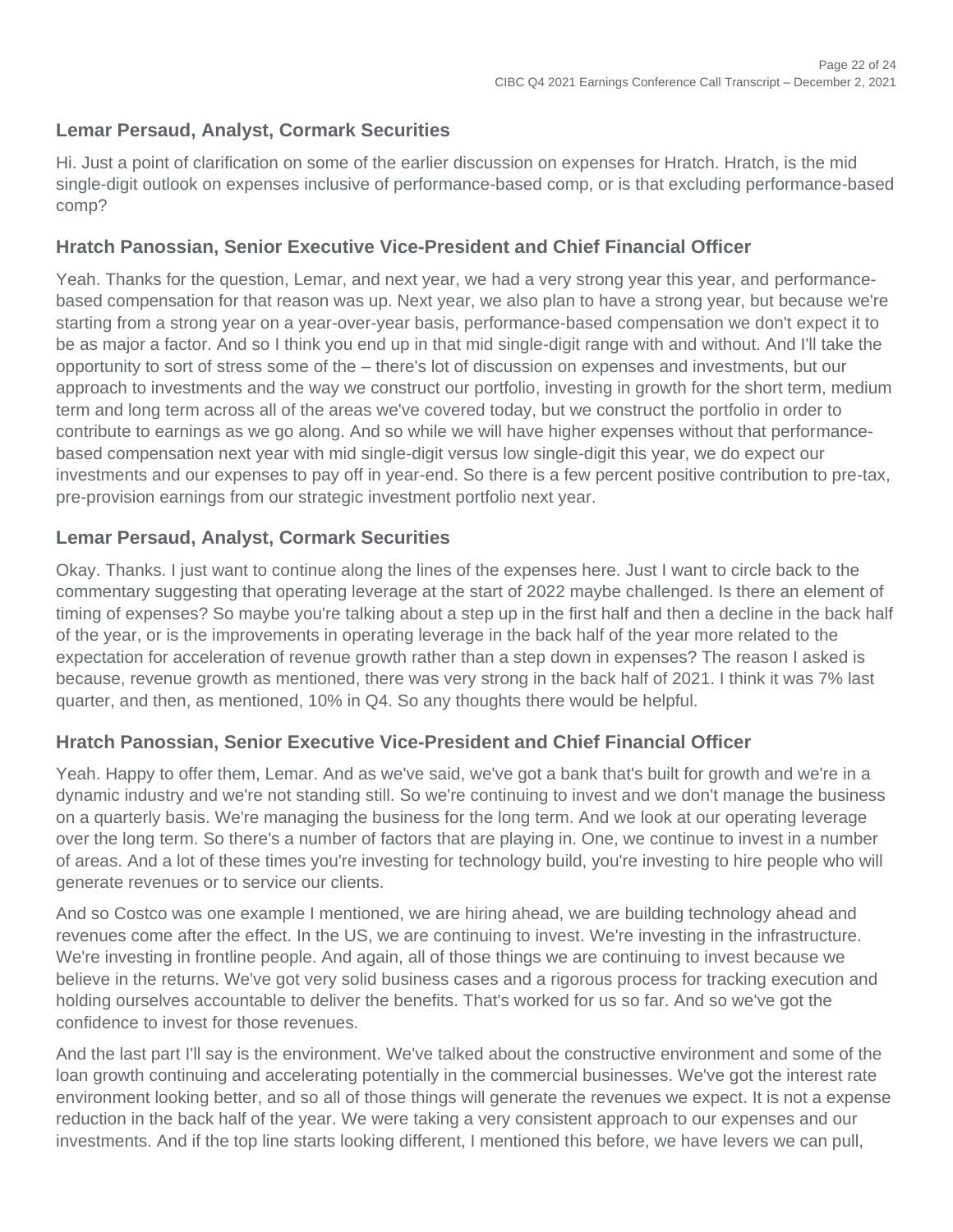we've got a portfolio that's contributing positively next year. But the pace of some of the things that are more long-term investments can be adjusted if we need to, so that we invest more slowly if the top line is less robust.

#### **Lemar Persaud, Analyst, Cormark Securities**

That's helpful. Thank you.

#### **Operator**

Thank you. I would now like to turn the meeting back over to Victor.

### **Victor G. Dodig, President and Chief Executive Officer**

Thank you, operator. I'm going to do the unorthodox thing and throw a minute over to my colleague, Jon Hountalas, who's one of our strategic business unit leaders that didn't have a chance to speak today. But he can give you a perspective on how things are looking, the Canadian private economy, Canadian wealth economy. Jon, over to you, and then I'll make some closing remarks.

### **Jon Hountalas, Senior Executive Vice-President and Group Head, Commercial Banking and Wealth Management, Canada**

Thank you, Victor. Business confidence is good. The back half, particularly on the commercial side, was strong, economies opening up, you talk to entrepreneurs, I know there's risks out there, but they're coping with them. The top line is growing, there's some operational challenges, but it's been strong, and all they are talking to us about is growth. Our pipeline is good. So we're feeling pretty confident. On the wealth side, we have good investment performance, we made some investments in tools, in people and some technology. So again, we see momentum. So we had a strong year in 2021. I think you'll see another strong year out of the SBU in 2022.

### **Victor G. Dodig, President and Chief Executive Officer**

Thank you, Jon. I appreciate that, and I think you see the strong growth across all of our business units. So before we wrap up, and I know we went over time today, thank you for indulging us, I want to thank our 45,000 CIBC team members globally for their continued support of our clients. Their purpose-driven client-first focus is a critical component to the success of our bank. And you're seeing that in our top line revenue metrics, you're seeing that in the client experience metrics, and you're seeing that in our full year financial results. So as we look ahead to 2022, I hope that you got the sense from every business leader, from Hratch, from Shawn, that we've got everything in place to harness the strong momentum that we've created in this past year. We have a balanced strategic agenda. It's aligned with continued growth, and we're excited about the prospects in the coming years. We're looking forward to reporting on our progress again at the end of February.

Lastly, I want to – as I said earlier, our Investor Day is going to be on June 16, 2022. We moved it there because of the Ontario government guidelines in terms of health restrictions, and we're going to watch out what happens with this new variant, but that's our plan currently. And that'll also give us an opportunity to invite all of you to meet our leadership team face to face at CIBC Square, so we can share our strategic vision and direction for our bank and more granular detail because I know you're all interested in that. We're going to post more information as we get closer to the date. In the meantime, I wanted to wish all of you a happy holiday season. Thank you for your interest in our bank. Thank you for your very good questions, and we look forward to engaging in the New Year. Have a good day.